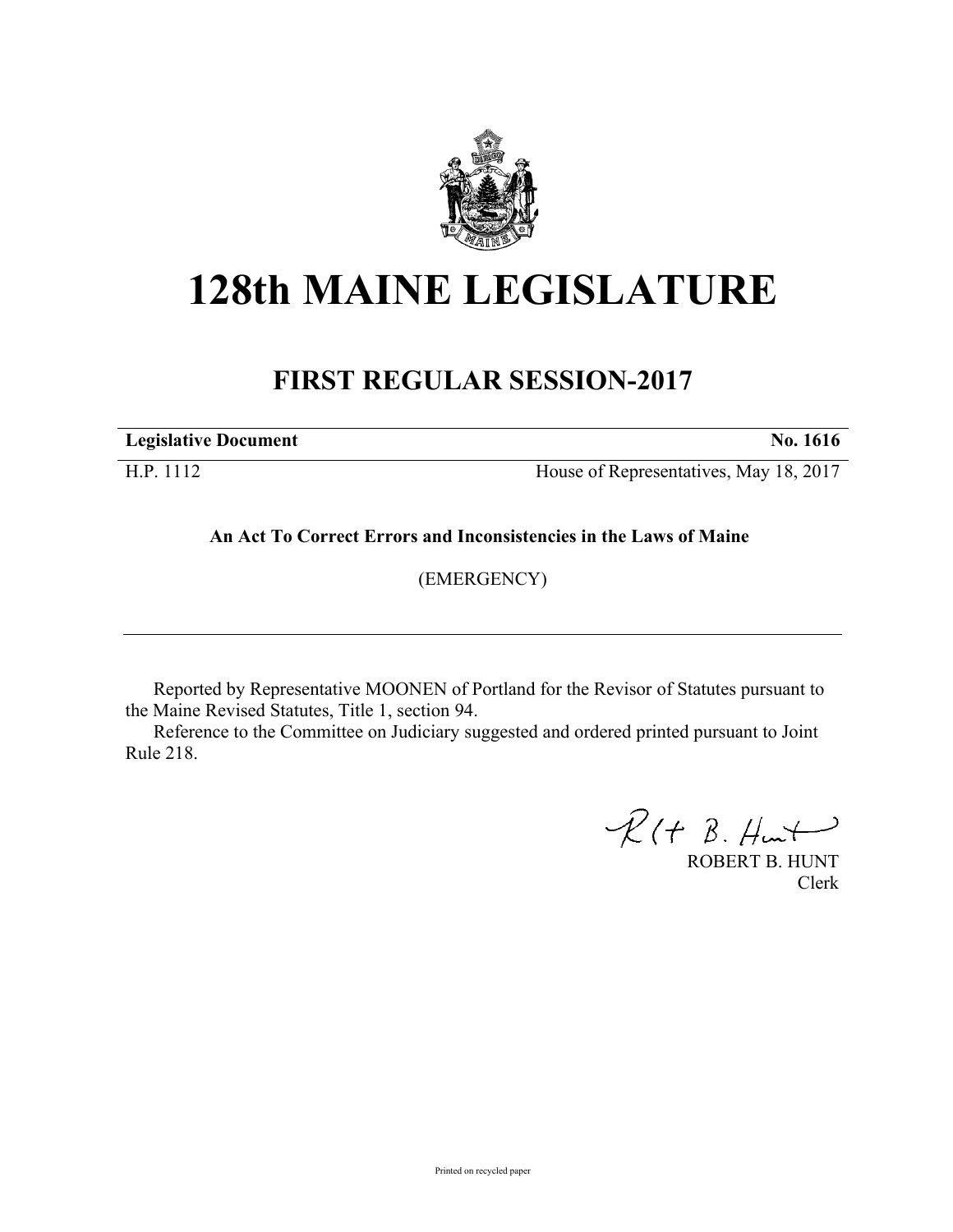- **Emergency preamble. Whereas,** acts and resolves of the Legislature do not become effective until 90 days after adjournment unless enacted as emergencies; and
- **Whereas,** acts of this and previous Legislatures have resulted in certain technical errors and inconsistencies in the laws of Maine; and
- **Whereas,** these errors and inconsistencies create uncertainties and confusion in interpreting legislative intent; and
- **Whereas,** it is vitally necessary that these uncertainties and this confusion be resolved in order to prevent any injustice or hardship to the citizens of Maine; and

 **Whereas,** in the judgment of the Legislature, these facts create an emergency within the meaning of the Constitution of Maine and require the following legislation as immediately necessary for the preservation of the public peace, health and safety; now, therefore,

**Be it enacted by the People of the State of Maine as follows:**

 **Sec. 1. 1 MRSA §408-A, sub-§4-A,** as enacted by PL 2015, c. 248, §2, is amended to read:

- **4-A. Action for protection.** A body, an agency or an official may seek protection from a request for inspection or copying that is unduly burdensome or oppressive by filing an action for an order of protection in the Superior Court for the county where the request for records was made within 30 days of receipt of the request.
- A. The following information must be included in the complaint if available or provided to the parties and filed with the court no more than 14 days from the filing of the complaint or such other period as the court may order:
- (1) The terms of the request and any modifications agreed to by the requesting party;
- (2) A statement of the facts that demonstrate the burdensome or oppressive nature of the request, with a good faith estimate of the time required to search for, retrieve, redact if necessary and compile the records responsive to the request and 28 the resulting costs calculated in accordance with subsection 8;
- (3) A description of the efforts made by the body, agency or official to inform the requesting party of the good faith estimate of costs and to discuss possible modifications of the request that would reduce the burden of production; and
- (4) Proof that the body, agency or official has submitted a notice of intent to file an action under this subsection to the party requesting the records, dated at least 10 days prior to filing the complaint for an order of protection under this subsection.
- B. Any appeal that may be filed by the requesting party under section 409 may be consolidated with an action under this subsection.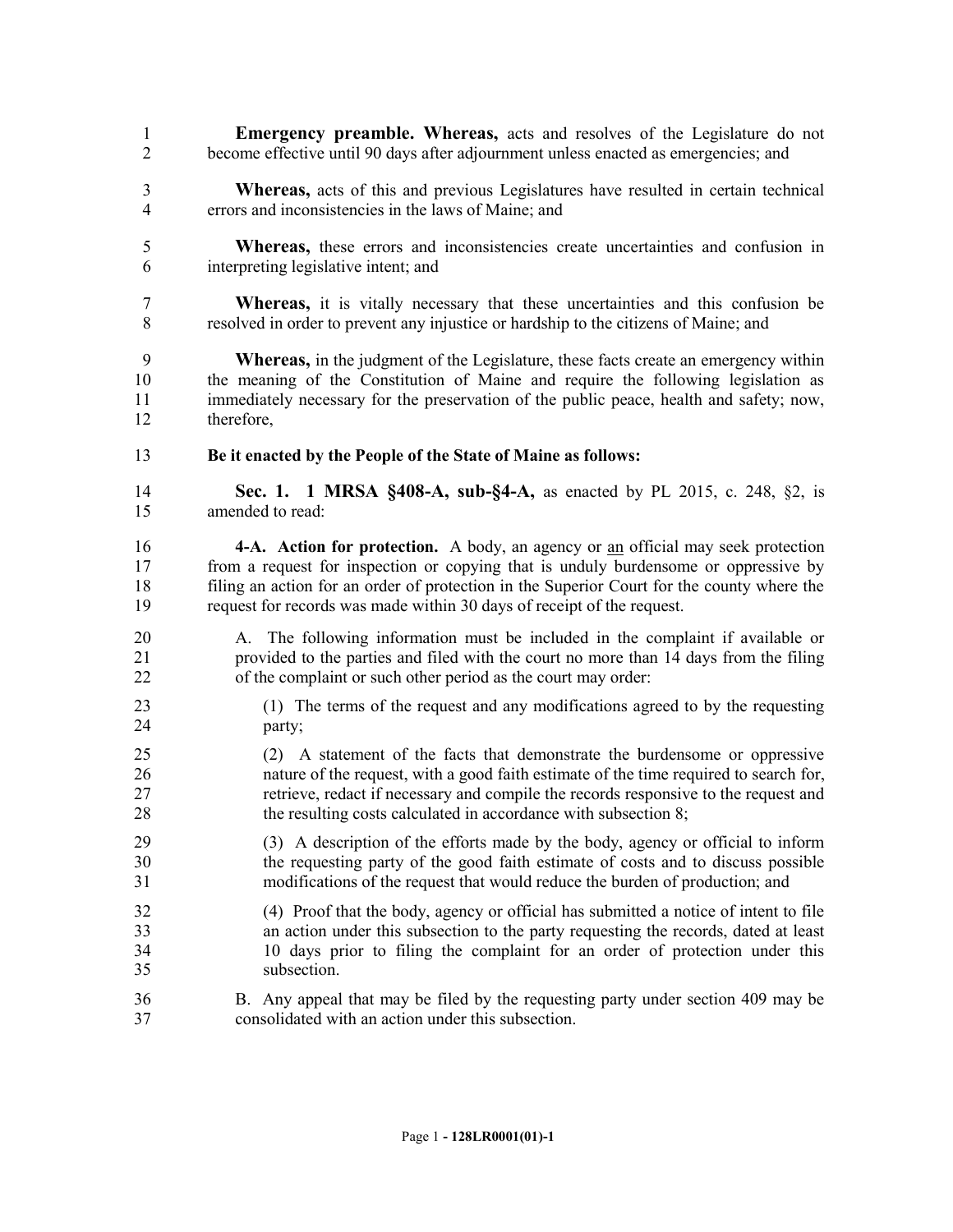| $\mathbf{1}$   | C. An action for protection may be advanced on the docket and receive priority over          |
|----------------|----------------------------------------------------------------------------------------------|
| $\overline{c}$ | other cases when the court determines that the interests of justice so require upon the      |
| 3              | request of any party.                                                                        |
| $\overline{4}$ | D. If the court finds that the body, agency or official has demonstrated good cause to       |
| 5              | limit or deny the request, the court shall enter an order making such findings and           |
| 6              | establishing the terms upon which production, if any, must be made. If the court             |
| $\overline{7}$ | finds that the body, agency or official has not demonstrated good cause to limit or          |
| $8\,$          | deny the request, the court shall establish a date by which the records must be              |
| 9              | provided to the requesting party.                                                            |
| 10             | Sec. 2. 4 MRSA §1610-I, as enacted by PL 2015, c. 472, §1, is reallocated to 4               |
| 11             | MRSA §1610-J.                                                                                |
| 12             | Sec. 3. 5 MRSA §1585, sub-§4, as enacted by PL 2005, c. 12, Pt. T, §4, is                    |
| 13             | amended to read:                                                                             |
| 14             | 4. Reorganization of departments. A state department or agency may not transfer              |
| 15             | Positions or Personal Services, All Other or Capital Expenditures funding between            |
| 16             | accounts when the expenditures will allow an action to take place that will cause an         |
| 17             | increased appropriation or allocation request in the Part I current services baseline budget |
| 18             | for any program.                                                                             |
| 19             | Sec. 4. 5 MRSA §4651, sub-§2, ¶C, as amended by PL 2015, c. 410, Pt. C, §1                   |
| 20             | and c. 443, $\S1$ , is repealed and the following enacted in its place:                      |
| 21             | C. A single act or course of conduct constituting a violation of section 4681; Title         |
| 22             | 17, section 2931; or Title 17-A, section 201, 202, 203, 204, 207, 208, 209, 210,             |
| 23             | 210-A, 211, 253, 301, 302, 303, 506-A, 511, 511-A, 556, 802, 805, 806, 852 or 853.           |
| 24             | Sec. 5. 5 MRSA §4654, sub-§4, ¶G, as amended by PL 2015, c. 410, Pt. C, §3                   |
| 25             | and c. 443, §3, is further amended to read:                                                  |
| 26             | G. Having any direct or indirect contact with the plaintiff; or                              |
| 27             | Sec. 6. 5 MRSA §4654, sub-§4, ¶H, as enacted by PL 2015, c. 410, Pt. C, §4 and               |
| 28             | c. 443, §4, is repealed and the following enacted in its place:                              |
| 29             | H. Engaging in the unauthorized dissemination of certain private images as                   |
| 30             | prohibited pursuant to Title 17-A, section 511-A; or                                         |
| 31             | Sec. 7. 5 MRSA §4654, sub-§4, ¶I is enacted to read:                                         |
| 32             | Destroying, transferring or tampering with the plaintiff's passport or other                 |
| 33             | immigration document in the defendant's possession.                                          |
| 34             | <b>Sec. 8. 5 MRSA §4655, sub-§1, ¶F, as amended by PL 2015, c. 410, Pt. C, §5</b>            |
| 35             | and c. 443, §5, is repealed and the following enacted in its place:                          |
| 36             | F. Entering any other orders determined necessary or appropriate in the discretion of        |
| 37             | the court;                                                                                   |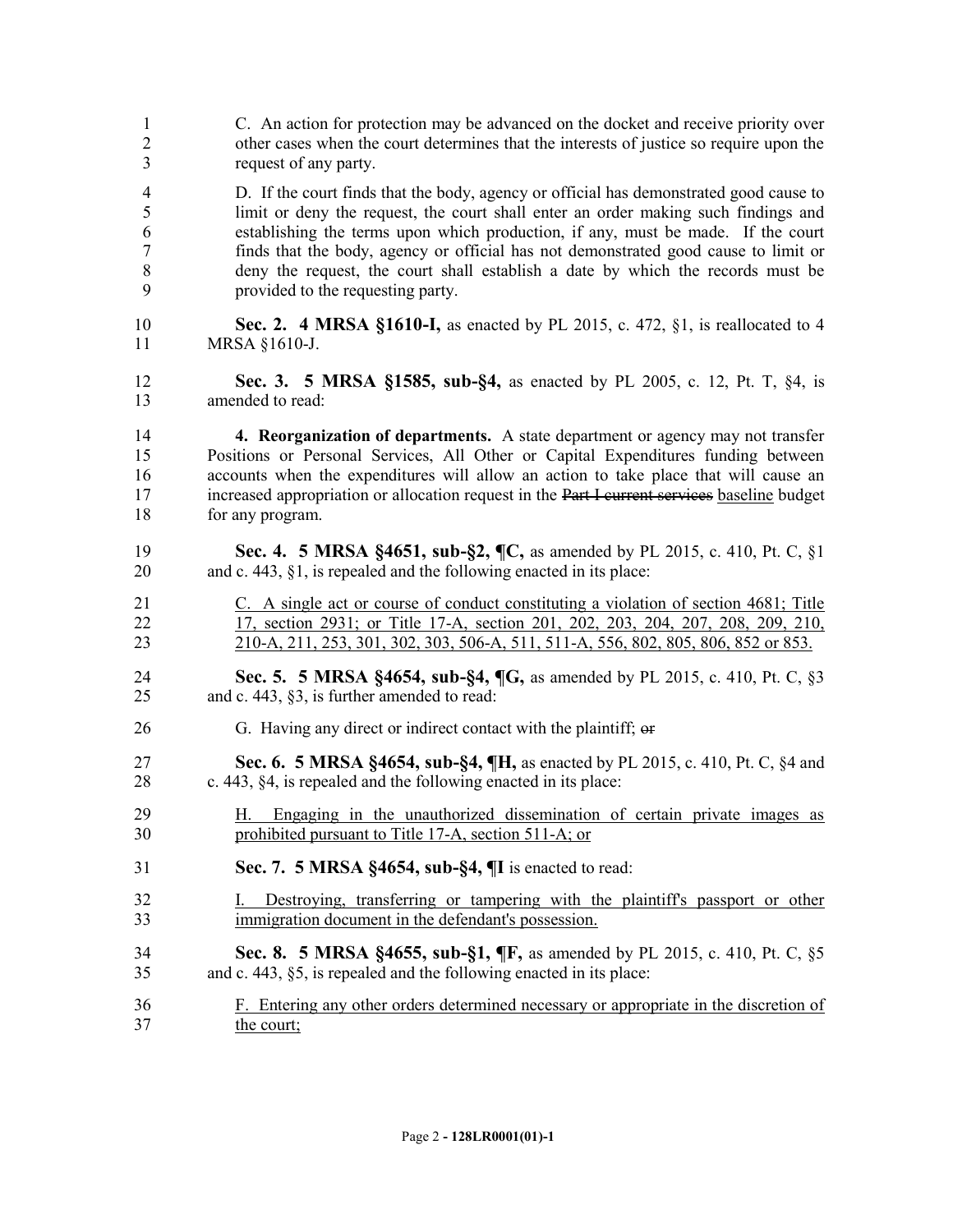| $\mathbf{1}$   | Sec. 9. 5 MRSA §4655, sub-§1, ¶G, as enacted by PL 2015, c. 410, Pt. C, §6 and                 |
|----------------|------------------------------------------------------------------------------------------------|
| $\overline{2}$ | c. 443, §6, is repealed and the following enacted in its place:                                |
| 3              | G. With respect to unauthorized dissemination of certain private images as described           |
| 4              | in Title 17-A, section 511-A, ordering the defendant to remove, destroy or return or           |
| 5              | to direct the removal, destruction or return of the private images, ordering the               |
| 6              | defendant to cease the dissemination of the private images and prohibiting the                 |
| 7              | defendant from disseminating the private images;                                               |
| $\,$ $\,$      | Sec. 10. 5 MRSA §4655, sub-§1, ¶H, as enacted by PL 2015, c. 410, Pt. C, §6, is                |
| 9              | amended to read:                                                                               |
| 10             | H. With respect to unauthorized dissemination of certain private images as described           |
| 11             | in Title 17-A, section 511-A, entering any orders determined necessary or appropriate          |
| 12             | in the discretion of the court, including but not limited to ordering the defendant to         |
| 13             | pay costs associated with removal, destruction or return of the private images.; or            |
| 14             | Sec. 11. 5 MRSA §4655, sub-§1, ¶I is enacted to read:                                          |
| 15             | Prohibiting the defendant from destroying, transferring or tampering with the                  |
| 16             | plaintiff's passport or other immigration document in the defendant's possession.              |
| 17             | Sec. 12. 5 MRSA §5303, sub-§2, as amended by PL 2007, c. 369, Pt. A, §2 and                    |
| 18             | affected by Pt. C, $\S$ 5 and amended by PL 2015, c. 429, $\S$ 23, is further amended to read: |
| 19             | 2. Ten-year limits. For applicants to and licensees and registrants of the Board of            |
| 20             | Licensure in Medicine, the Board of Osteopathic Licensure, the Board of Dental Practice,       |
| 21             | the State Board of Examiners of Psychologists, the State Board of Social Worker                |
| 22             | Licensure, the State Board of Nursing, the Board of Chiropractic Licensure, the Board of       |
| 23             | Trustees of the Maine Criminal Justice Academy, the State Board of Examiners in                |
| 24             | Physical Therapy, the State Board of Alcohol and Drug Counselors, the Board of                 |
| 25             | Respiratory Care Practitioners, the Board of Counseling Professionals Licensure, the           |
| 26             | Board of Occupational Therapy Practice, the Board on Speech-language Pathology of              |
| 27             | Speech, Audiology and Hearing Aid Dealing and Fitting, the Radiologic Technology               |
| 28             | Board of Examiners, the Nursing Home Administrators Licensing Board, the Board of              |
| 29             | Licensure of Podiatric Medicine, the Board of Complementary Health Care Providers, the         |
| 30             | Maine Board of Pharmacy, and the Emergency Medical Services' Board and applicants              |
| 31             | for massage therapy licensure or licensed massage therapists, the following apply.             |
| 32             | A. The procedures outlined in sections 5301 and 5302 for the consideration of prior            |
| 33             | criminal conviction as an element of fitness to practice a licensed profession, trade or       |
| 34             | occupation apply within 10 years of the applicant's or licensee's final discharge, if          |
| 35             | any, from the correctional system.                                                             |
| 36             | B. Beyond the 10-year period, ex-offender applicants or licensees with no additional           |
| 37             | convictions must be considered in the same manner as applicants or licensees                   |
| 38             | possessing no prior criminal record for the purposes of licensing decisions.                   |
| 39             | C. There is no time limitation for consideration of a registrant's, an applicant's or          |
| 40             | licensee's conduct that gave rise to the criminal conviction if that conduct is otherwise      |
| 41             | a ground for disciplinary action.                                                              |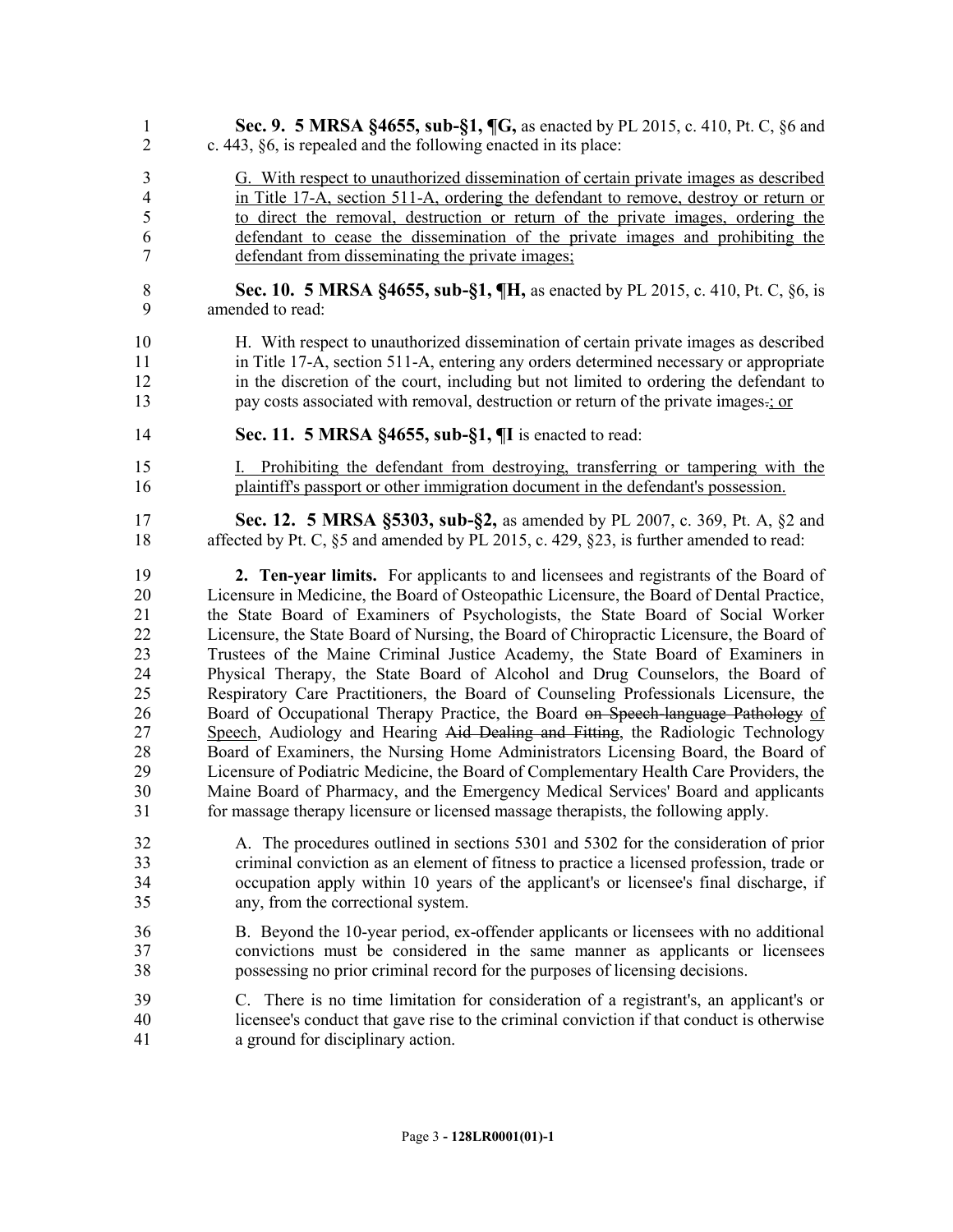| $\mathbf{1}$   | Sec. 13. 9-B MRSA §213, sub-§2, ¶A, as amended by PL 1979, c. 663, §30, is                                            |
|----------------|-----------------------------------------------------------------------------------------------------------------------|
| $\overline{2}$ | further amended to read:                                                                                              |
| 3              | A. If the superintendent, a deputy superintendent, examiner or other professional                                     |
| $\overline{4}$ | personnel of the bureau or such person's spouse or such person's son or daughter                                      |
| 5              | residing at such person's home obtains a loan from any financial institution subject to                               |
| 6              | supervision or regulation by the bureau, the fact of such loan, together with the terms                               |
| $\overline{7}$ | and conditions thereof, shall must be disclosed immediately to the superintendent in                                  |
| $\,8\,$        | writing by the person obtaining the loan and by the institution making such loan. If                                  |
| 9              | the superintendent is the borrower, such written disclosure shall must be made to the                                 |
| 10             | Commissioner of Business Regulation commissioner.                                                                     |
| 11             | <b>Sec. 14. 11 MRSA §1-1101, as enacted by PL 2009, c. 325, Pt. A, §2 and affected</b>                                |
| 12             | by §4, is amended to read:                                                                                            |
| 13             | §1-1101. Short titles                                                                                                 |
| 14             | (1). This Title may be cited as "the Uniform Commercial Code."                                                        |
| 15<br>16       | This Article may be cited as "the Uniform Commercial Code - General<br>(2).<br>Provisions."                           |
| 17             | Sec. 15. 12 MRSA §12954, sub-§4-A, ¶A, as amended by PL 2013, c. 333, §7,                                             |
| 18             | is further amended to read:                                                                                           |
| 19             | A. A licensee shall:                                                                                                  |
| 20             | (1) Keep a true and complete record, in such form as is required by the                                               |
| 21             | commissioner, to include the names and addresses of persons buying or selling                                         |
| 22             | heads, hides and bear gall bladders; and                                                                              |
| 23             | (2) File that record with the commissioner on or before June 30th of each year.                                       |
| 24             | All data submitted to the commissioner as part of the record is are for scientific                                    |
| 25             | purposes only and is are confidential and not a public record within the meaning of                                   |
| 26             | Title 1, chapter 13, subchapter 1, except that the commissioner may disclose data                                     |
| 27             | collected under this paragraph for law enforcement purposes or if the data is are                                     |
| 28             | released in a form that is statistical or general in nature.                                                          |
| 29             | <b>Sec. 16. 15 MRSA §2167, as enacted by PL 1993, c. 665, §1, is amended to read:</b>                                 |
| 30<br>31       | §2167.<br>References to pardoned crime deleted from Federal Bureau of<br><b>Investigation's identification record</b> |
| 32             | In any criminal case in which the Governor grants a convicted person a full and free                                  |
| 33             | pardon, that person, after the expiration of 10 years from the date the person is finally                             |
| 34             | discharged from any sentence imposed as a result of the conviction, may make written                                  |
| 35             | application to the State Bureau of Identification to have all references to the pardoned                              |
| 36             | crime deleted from the Federal Bureau of Investigation's identification record. Following                             |
| 37             | receipt of an application, the State Bureau of Investigation Identification shall make the                            |
| 38             | necessary arrangements with the identification division of the Federal Bureau of                                      |
| 39             | Investigation to have all references to the pardoned crime deleted from the Federal                                   |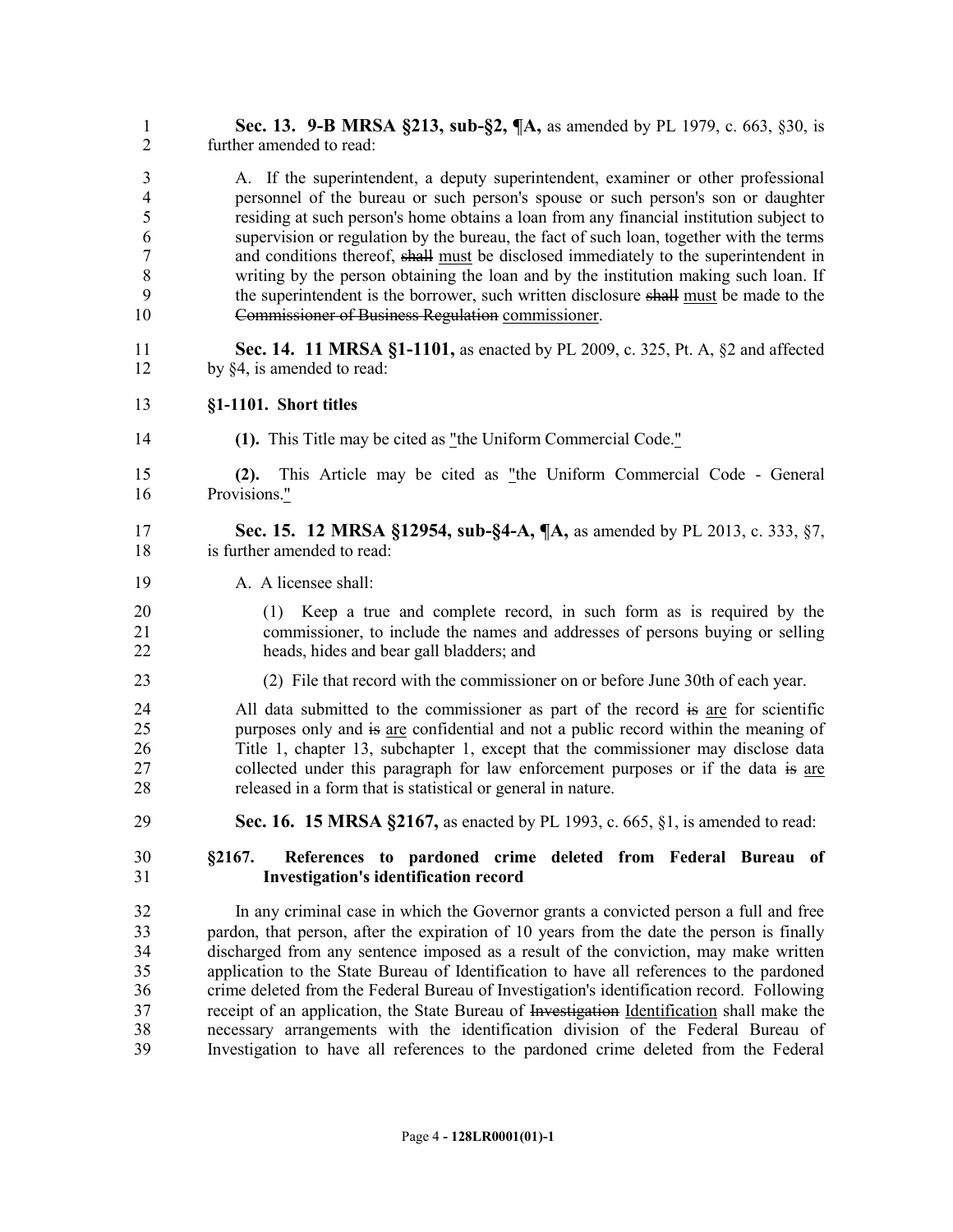| 1              | Bureau of Investigation's identification record and any state materials returned to the                                                   |
|----------------|-------------------------------------------------------------------------------------------------------------------------------------------|
| $\overline{2}$ | contributing agency if the application is timely and the person has not been convicted of a                                               |
| 3              | crime in this State or any other jurisdiction since the full and free pardon was granted and                                              |
| $\overline{4}$ | has no formal charging instrument for a crime pending in this State or any other                                                          |
| 5              | jurisdiction.                                                                                                                             |
| 6              | Sec. 17. 19-A MRSA §4002, sub-§1, ¶F, as amended by PL 2015, c. 410, Pt. B,                                                               |
| 7              | §1 and c. 443, §9, is further amended to read:                                                                                            |
| 8              | F. Repeatedly and without reasonable cause:                                                                                               |
| 9              | (1) Following the plaintiff; or                                                                                                           |
| 10             | (2) Being at or in the vicinity of the plaintiff's home, school, business or place of                                                     |
| 11             | employment; or                                                                                                                            |
| 12             | <b>Sec. 18. 19-A MRSA §4002, sub-§1, <math>\P G</math></b> , as enacted by PL 2015, c. 410, Pt. B,                                        |
| 13             | §2 and c. 443, §10, is repealed and the following enacted in its place:                                                                   |
| 14<br>15       | Engaging in the unauthorized dissemination of certain private images as<br>G.<br>prohibited pursuant to Title 17-A, section 511-A; or     |
| 16             | Sec. 19. 19-A MRSA §4002, sub-§1, ¶H is enacted to read:                                                                                  |
| 17             | H. Engaging in aggravated sex trafficking or sex trafficking as described in Title                                                        |
| 18             | 17-A, section 852 or 853, respectively.                                                                                                   |
| 19             | Sec. 20. 19-A MRSA §4006, sub-§5, ¶F, as amended by PL 2015, c. 410, Pt. B,                                                               |
| 20             | §3 and c. 443, §12, is further amended to read:                                                                                           |
| 21             | F. Having any direct or indirect contact with the plaintiff; or                                                                           |
| 22             | <b>Sec. 21. 19-A MRSA §4006, sub-§5, ¶G, as enacted by PL 2015, c. 410, Pt. B,</b>                                                        |
| 23             | §4 and c. 443, §13, is repealed and the following enacted in its place:                                                                   |
| 24<br>25       | Engaging in the unauthorized dissemination of certain private images as<br>Gù.<br>prohibited pursuant to Title 17-A, section 511-A; or    |
| 26             | Sec. 22. 19-A MRSA $\S$ 4006, sub- $\S$ 5, $\P$ H is enacted to read:                                                                     |
| 27<br>28       | Destroying, transferring or tampering with the plaintiff's passport or other<br>H.<br>immigration document in the defendant's possession. |
| 29             | Sec. 23. 19-A MRSA §4007, sub-§1, ¶N, as amended by PL 2015, c. 410, Pt. B,                                                               |
| 30             | §6 and c. 443, §15, is repealed and the following enacted in its place:                                                                   |
| 31             | N. Directing the care, custody or control of any animal owned, possessed, leased,                                                         |
| 32             | kept or held by either party or a minor child residing in the household;                                                                  |
| 33             | Sec. 24. 19-A MRSA §4007, sub-§1, ¶O, as enacted by PL 2015, c. 410, Pt. B,                                                               |
| 34             | §7 and c. 443, §16, is repealed and the following enacted in its place:                                                                   |
| 35             | O. With regard to conduct described as aggravated sex trafficking or sex trafficking                                                      |
| 36             | as described in Title 17-A, section 852 or 853, respectively, entering any other orders                                                   |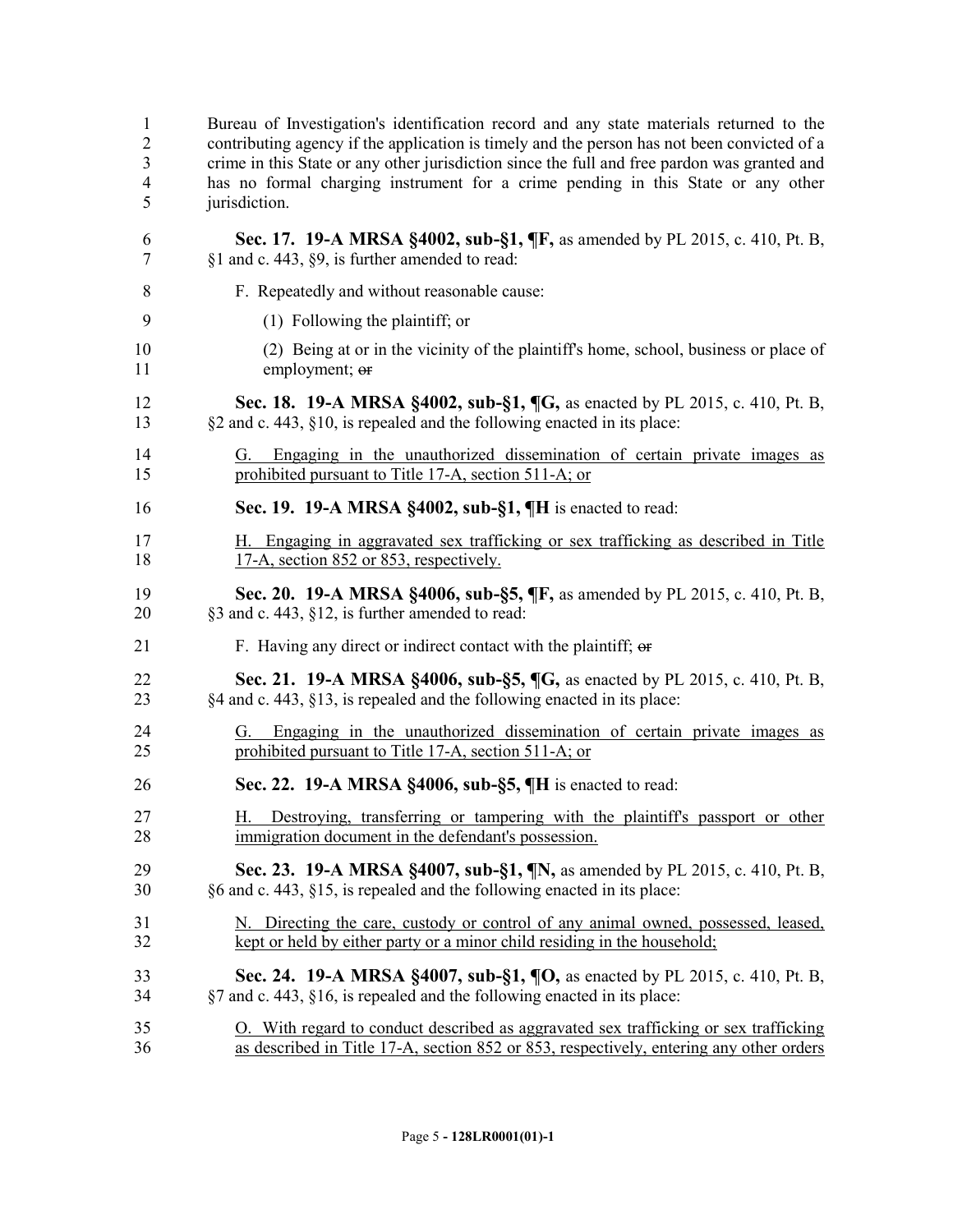| 1              | determined necessary or appropriate in the discretion of the court, including, but not                                                               |
|----------------|------------------------------------------------------------------------------------------------------------------------------------------------------|
| $\overline{2}$ | limited to, requiring the defendant to pay economic damages related to the return or                                                                 |
| 3              | restoration of the plaintiff's passport or other immigration document and any debts of                                                               |
| $\overline{4}$ | the plaintiff arising from the trafficking relationship.                                                                                             |
| 5              | Sec. 25. 19-A MRSA §4007, sub-§1, ¶P, as enacted by PL 2015, c. 410, Pt. B,                                                                          |
| 6              | §7, is amended to read:                                                                                                                              |
| 7              | P. With respect to unauthorized dissemination of certain private images as described                                                                 |
| 8              | in Title 17-A, section 511-A, entering any orders determined necessary or appropriate                                                                |
| 9              | in the discretion of the court, including but not limited to ordering the defendant to                                                               |
| 10             | pay costs associated with removal, destruction or return of the private images.: or                                                                  |
| 11             | Sec. 26. 19-A MRSA $\S$ 4007, sub- $\S$ 1, $\P$ Q is enacted to read:                                                                                |
| 12             | Q. With respect to unauthorized dissemination of certain private images as described                                                                 |
| 13             | in Title 17-A, section 511-A, ordering the defendant to remove, destroy or return or                                                                 |
| 14             | to direct the removal, destruction or return of the private images, ordering the                                                                     |
| 15             | defendant to cease the dissemination of the private images and prohibiting the                                                                       |
| 16             | defendant from disseminating the private images.                                                                                                     |
| 17             | Sec. 27. 20-A MRSA §952, sub-§6, ¶A, as enacted by PL 2015, c. 256, §1, is                                                                           |
| 18             | amended to read:                                                                                                                                     |
| 19             | A. Data descriptive of a student in any media medium or format, including, but not                                                                   |
| 20             | limited to:                                                                                                                                          |
| 21             | (1) The student's first and last names;                                                                                                              |
| 22             | (2) The names of the student's parent and other family members;                                                                                      |
| 23<br>24       | The physical address, e-mail address, phone number and any other<br>(3)<br>information that allows contact with the student or the student's family; |
| 25             | (4) A student's personal identifier, such as the state-assigned student identifier,                                                                  |
| 26             | when used for identification purposes;                                                                                                               |
| 27             | (5) Other indirect identifiers, such as the student's date of birth, place of birth                                                                  |
| 28             | and mother's maiden name;                                                                                                                            |
| 29             | (6) Results of assessments administered by the State, school administrative unit,                                                                    |
| 30             | school or teacher, including participation information;                                                                                              |
| 31             | (7) Course transcript information, including, but not limited to, courses taken                                                                      |
| 32             | and completed, course grades and grade point average, credits earned and degree,                                                                     |
| 33             | diploma, credential attainment or other school exit information;                                                                                     |
| 34<br>35       | Attendance and mobility information between and within school<br>(8)<br>administrative units within the State;                                       |
| 36             | (9) The student's gender, race and ethnicity;                                                                                                        |
| 37             | (10) Educational program participation information required by state or federal                                                                      |
| 38             | law;                                                                                                                                                 |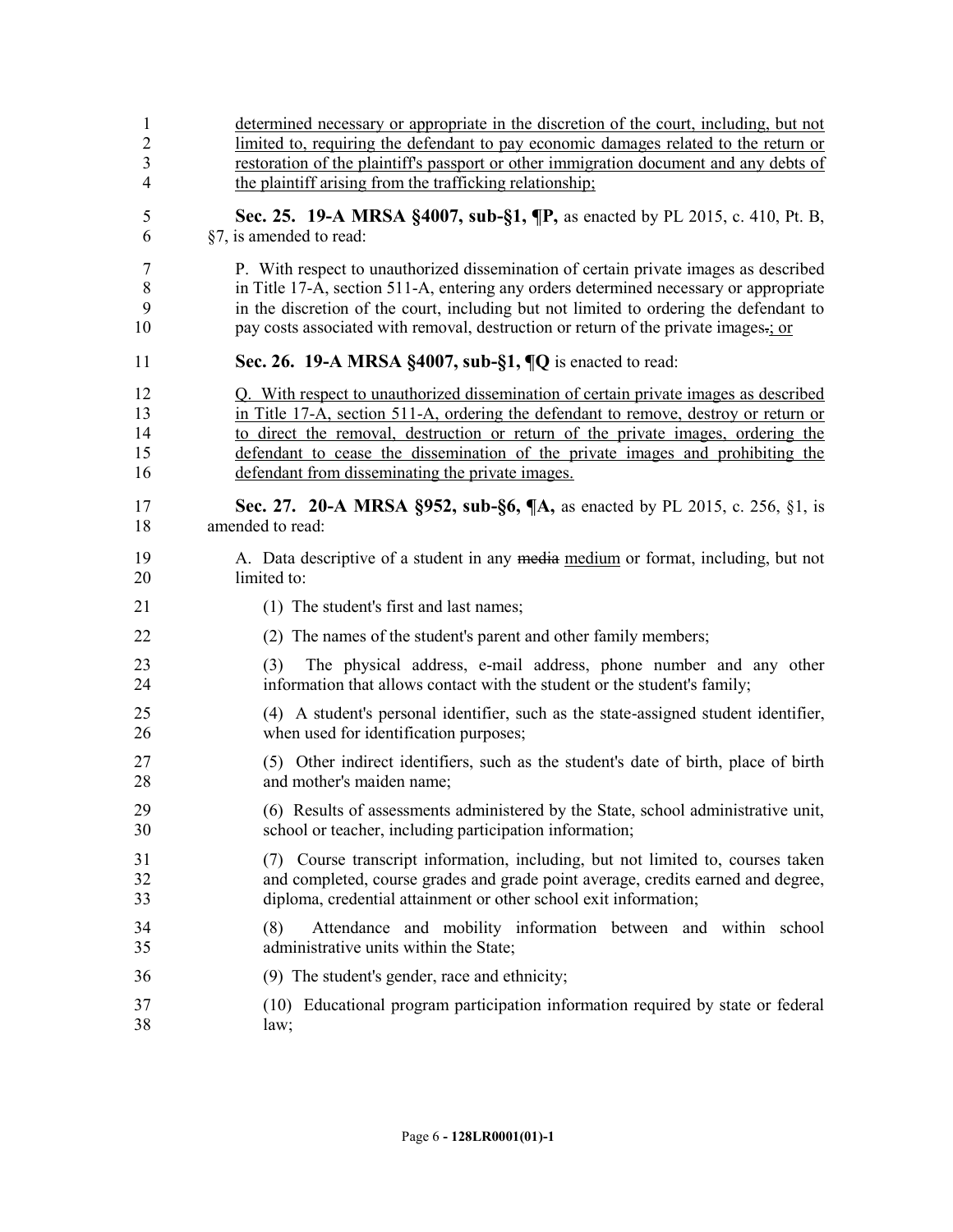| 1              | (11) The student's disability status;                                                       |
|----------------|---------------------------------------------------------------------------------------------|
| $\overline{2}$ | (12) The student's socioeconomic information;                                               |
| 3              | (13) The student's food purchases; and                                                      |
| 4              | (14) The student's e-mails, text messages, documents, search activity, photos,              |
| 5              | voice recordings and geolocation information; and                                           |
| 6              | Sec. 28. 20-A MRSA §953, sub-§3, ¶A, as enacted by PL 2015, c. 256, §1, is                  |
| 7              | amended to read:                                                                            |
| 8              | A. Notwithstanding subsection 1, paragraph D, and in accordance with subsection 1,          |
| 9              | paragraphs A, B and C, an operator may disclose student data under the following            |
| 10             | circumstances:                                                                              |
| 11             | (1) If another provision of federal or state law requires the operator to disclose          |
| 12             | the student data and the operator complies with applicable requirements of                  |
| 13             | federal and state law in protecting and disclosing that information;                        |
| 14             | (2) For legitimate research purposes:                                                       |
| 15             | (a) As required by state or federal law and subject to the restrictions under               |
| 16             | applicable state and federal law; or                                                        |
| 17             | (b) As allowed by state or federal law and under the direction of a school, $\underline{a}$ |
| 18             | school administrative unit or the department; or                                            |
| 19             | (3) To a state agency, school administrative unit or school for kindergarten to             |
| 20             | grade 12 purposes, as permitted by state or federal law.                                    |
| 21             | Sec. 29. 22 MRSA §1826, sub-§2, ¶I, as amended by PL 2015, c. 247, §1, is                   |
| 22             | further amended to read:                                                                    |
| 23             | I. No contract or agreement may contain a provision that provides for the payment of        |
| 24             | attorney's fees or any other cost of collecting payments from the resident, except that     |
| 25             | attorney's fees and costs may be collected against any agent under a power of               |
| 26             | attorney who breaches the agent's duties as set forth in section 1826 A or Title 18-A,      |
| 27             | section 5-914 or against a conservator appointed under Title 18-A, section 5-404 for        |
| 28             | breach of the conservator's duties.                                                         |
| 29             | Sec. 30. 22 MRSA §8302-B, sub-§1, as enacted by PL 1997, c. 494, §11 and                    |
| 30             | affected by $§15$ , is amended to read:                                                     |
| 31             | 1. Investigation. The provider must pass a background investigation check by the            |
| 32             | State Bureau of Investigation Identification, a check for involvement with child protective |
| 33             | services and a motor vehicle record check.                                                  |
| 34             | Sec. 31. 23 MRSA §1917, sub-§3, as repealed and replaced by PL 1981, c. 318,                |
| 35             | §4, is amended to read:                                                                     |
| 36             | 3. Interpretation of chapter. Nothing in this chapter may be interpreted to alter,          |
| 37             | abridge or in any way interfere with any duty or obligation of a sign owner to remove       |
| 38             | signs which that were nonconforming and illegal prior to January 1, 1975, under the         |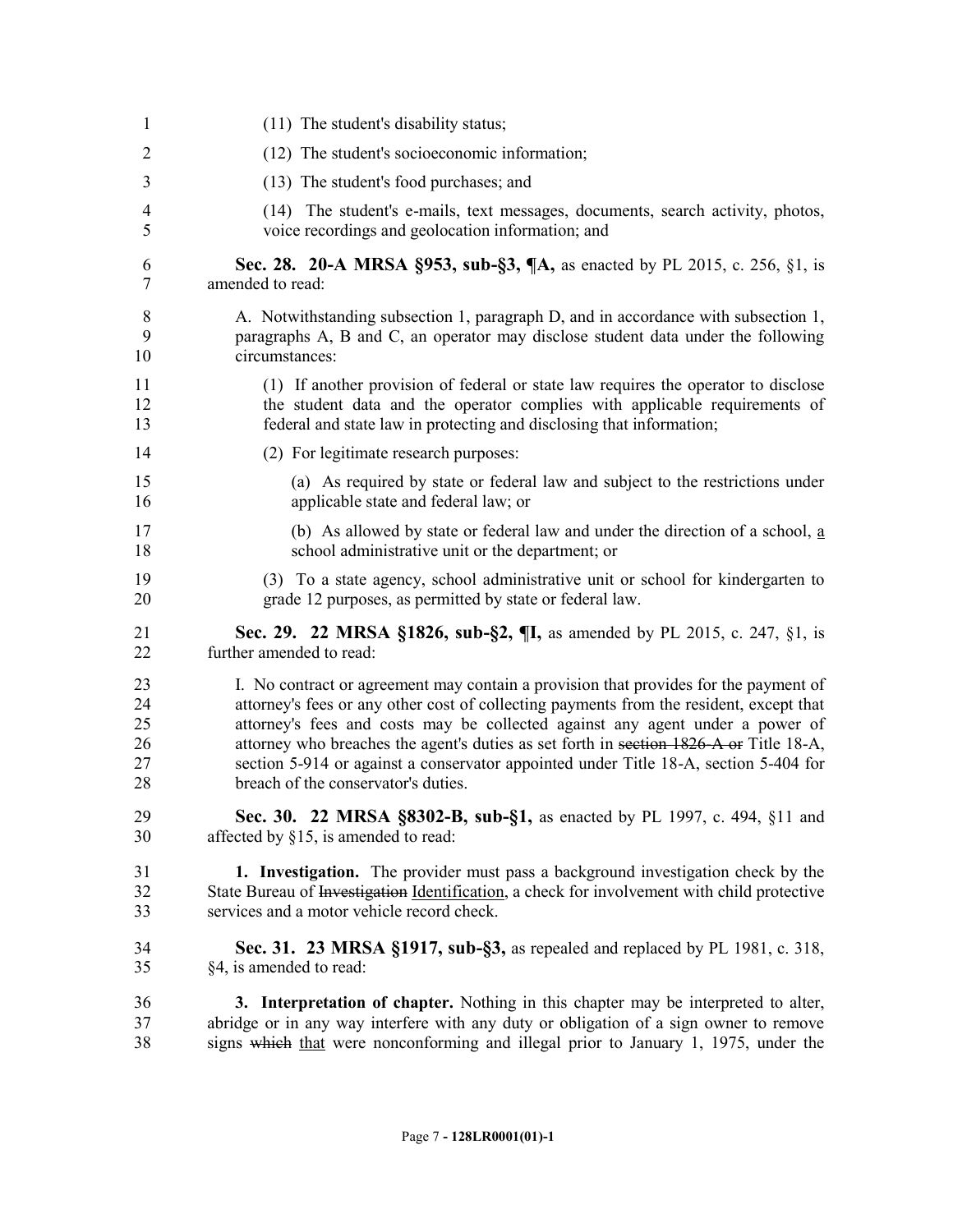United States Code, Title 23, section 131, as enacted by Public Law 89-285, 89 Congress S. 2084, the "Agreement for carrying out National Policy relative to Control of Outdoor Advertising in Areas adjacent to the National System of Interstate and Defense Highways and the Federal-Aid Primary System" dated December 27, 1967, and as amended on January 3, 1968, executed by and between the United States of America and the State of Maine, under the Maine Revised Statutes, Title 32, former sections 2711 to 2723.

- The intent of this subsection is to preclude any presumption that this chapter is intended 8 to extend the period of use of any sign which that became nonconforming and illegal before January 1, 1975, under the state agreement of December 27, 1967, as amended January 3, 1968, and Title 32, former sections 2711 to 2723.
- **Sec. 32. 24-A MRSA §2437, first ¶,** as amended by PL 2015, c. 429, §10, is further amended to read:

13 Whenever the terms "physician" or and "doctor" are used in any policy of health or accident insurance issued in this State, these terms include within their meaning those persons licensed under and in accordance with the laws relating to the practice of dentistry, Title 32, chapter 143, in respect to any care, services, procedures or benefits covered by that policy of insurance that those persons are licensed to perform, any provisions in any such policy of insurance to the contrary notwithstanding.

- **Sec. 33. 29-A MRSA §2360-A, sub-§1,** as enacted by PL 2005, c. 426, §5 and affected by PL 2007, c. 453, §2, is amended to read:
- **1. Axle fines waived; midwinter season.** The fine is waived and the Violation Summons and Complaint is not issued for violations of axle and axle group weight limits or tolerances provided by sections 2352, 2353, 2354, 2354-A, 2357, 2364 and 2365 for vehicles traveling during the months of January and February.
- **Sec. 34. 30-A MRSA §4722, sub-§1, ¶¶N and O,** as enacted by PL 1987, c. 737, Pt. A, §2 and Pt. C, §106 and amended by PL 1989, c. 6; c. 9, §2; and c. 104, Pt. C, §§8 and 10, are further amended to read:
- 28 N. With respect to any bonds which that the Maine State Housing Authority is authorized to issue in accordance with the limitations and restrictions of this chapter, covenant and consent that the interest on the bonds will be includable, under the United States Internal Revenue Code of 1954, Title 26, Section 7701(a)(29) 1986, or any subsequent corresponding internal revenue law of the United States, in the gross income of the holders of the bonds to the same extent and in the same manner that the interest on bills, bonds, notes or other obligations of the United States is includable in the gross income of the holders under the United States Internal Revenue Code or any subsequent law. The powers conferred by this paragraph are not subject to any 37 limitations or restrictions of any law which that may limit the Maine State Housing Authority's power to so covenant and consent.
- (1) Notwithstanding any other provision of this chapter, proceeds of bonds issued under this subsection may be used for persons other than persons of low income.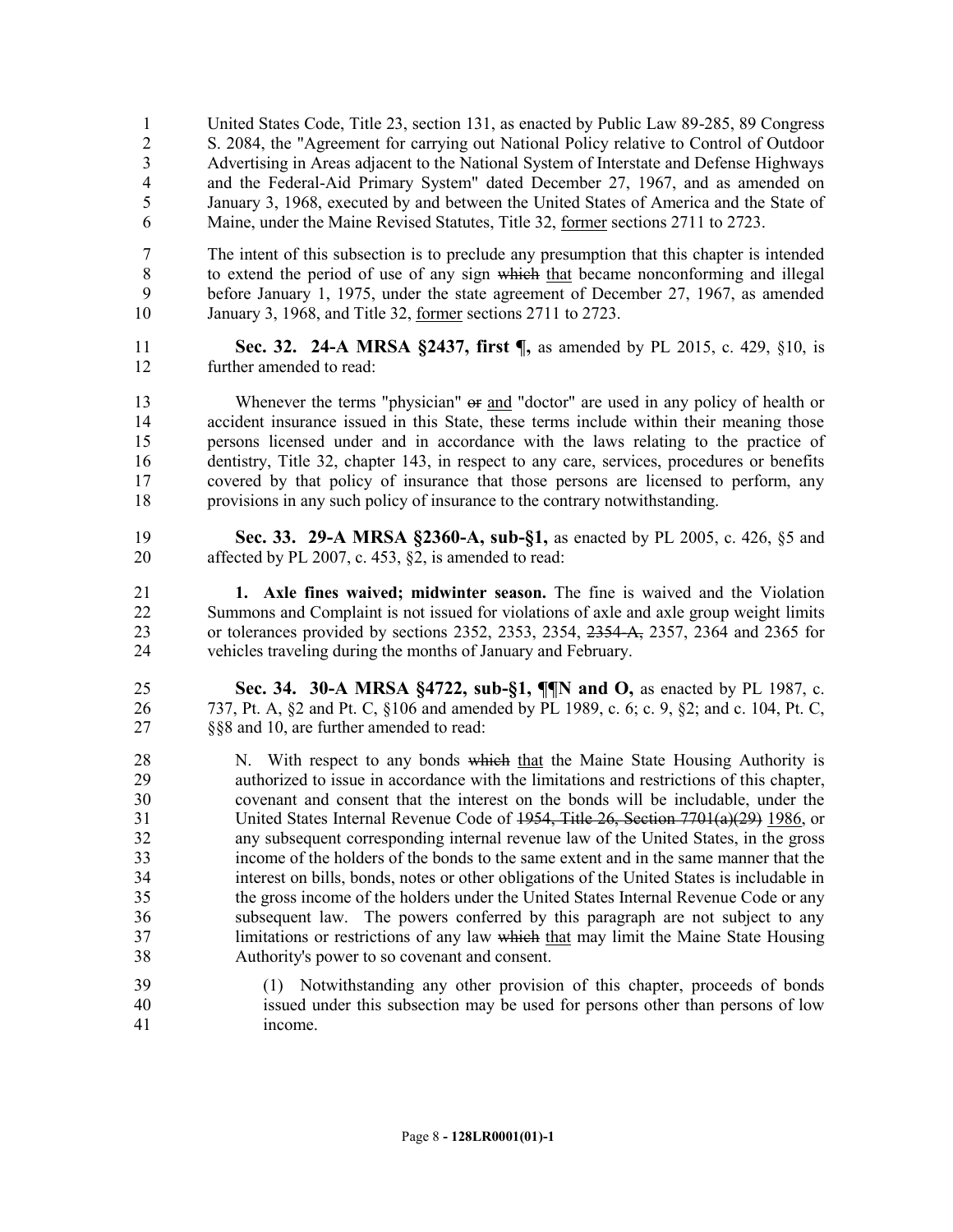| $\mathbf{1}$                        | (2) The income on any bonds issued by the Maine State Housing Authority shall                                                                                                                                                                                                                                                                                                                                                                                                                                                                                                                    |
|-------------------------------------|--------------------------------------------------------------------------------------------------------------------------------------------------------------------------------------------------------------------------------------------------------------------------------------------------------------------------------------------------------------------------------------------------------------------------------------------------------------------------------------------------------------------------------------------------------------------------------------------------|
| $\overline{2}$                      | must be included in gross income under the Maine Income Tax Law if the                                                                                                                                                                                                                                                                                                                                                                                                                                                                                                                           |
| $\mathfrak{Z}$                      | income on those bonds is includable in the gross income of the holders of the                                                                                                                                                                                                                                                                                                                                                                                                                                                                                                                    |
| $\overline{4}$                      | bonds under the United States Internal Revenue Code of 1954, Title 26, Section                                                                                                                                                                                                                                                                                                                                                                                                                                                                                                                   |
| 5                                   | $7701(a)(29)$ 1986, or any subsequent corresponding revenue law of the United                                                                                                                                                                                                                                                                                                                                                                                                                                                                                                                    |
| 6                                   | States;                                                                                                                                                                                                                                                                                                                                                                                                                                                                                                                                                                                          |
| 7<br>8<br>9<br>10<br>11<br>12<br>13 | Issue or cause to be issued certificates or other instruments evidencing the<br>O.<br>holder's fractional undivided interest in a pool of mortgage loans. Whether or not the<br>certificates or instruments are of such form or character as to be negotiable<br>instruments under Title 11, article $8$ 8-A, the certificates or instruments are deemed<br>negotiable instruments within the meaning of and for all the purposes of Title 11,<br>article $\frac{8}{2}$ , $\frac{8-A}{4}$ subject only to any registration requirements that the Maine State<br>Housing Authority may establish; |
| 14                                  | Sec. 35. 30-A MRSA §4722, sub-§1, ¶DD, as amended by PL 2011, c. 453, §2,                                                                                                                                                                                                                                                                                                                                                                                                                                                                                                                        |
| 15                                  | is further amended to read:                                                                                                                                                                                                                                                                                                                                                                                                                                                                                                                                                                      |
| 16                                  | DD. Certify affordable housing projects for the purpose of the income tax credit                                                                                                                                                                                                                                                                                                                                                                                                                                                                                                                 |
| 17                                  | increase under Title 36, section 5219-BB, subsection 3; administer and enforce the                                                                                                                                                                                                                                                                                                                                                                                                                                                                                                               |
| 18                                  | affordability requirements set forth in this paragraph; and perform other functions                                                                                                                                                                                                                                                                                                                                                                                                                                                                                                              |
| 19                                  | described in this paragraph and necessary to the powers and duties described in this                                                                                                                                                                                                                                                                                                                                                                                                                                                                                                             |
| 20                                  | paragraph.                                                                                                                                                                                                                                                                                                                                                                                                                                                                                                                                                                                       |
| 21                                  | (1) For purposes of this paragraph, unless the context otherwise indicates, the                                                                                                                                                                                                                                                                                                                                                                                                                                                                                                                  |
| 22                                  | following terms have the following meanings.                                                                                                                                                                                                                                                                                                                                                                                                                                                                                                                                                     |
| 23<br>24<br>25<br>26<br>27<br>28    | "Affordable housing" means a decent, safe and sanitary dwelling,<br>(a)<br>apartment or other living accommodation for a household whose income<br>does not exceed 60% of the median income for the area as defined by the<br>United States Department of Housing and Urban Development under the<br>United States Housing Act of 1937, Public Law 412 75-412, 50 Stat. 888,<br>Section 8, as amended.                                                                                                                                                                                           |
| 29                                  | (b) "Affordable housing project" means a project in which:                                                                                                                                                                                                                                                                                                                                                                                                                                                                                                                                       |
| 30                                  | (i) At least 50% of the aggregate square feet of the completed project is                                                                                                                                                                                                                                                                                                                                                                                                                                                                                                                        |
| 31                                  | housing of which at least 50% of the aggregate square feet of the                                                                                                                                                                                                                                                                                                                                                                                                                                                                                                                                |
| 32                                  | completed housing creates new affordable housing; or                                                                                                                                                                                                                                                                                                                                                                                                                                                                                                                                             |
| 33                                  | (ii) At least 33% of the aggregate square feet of the completed project                                                                                                                                                                                                                                                                                                                                                                                                                                                                                                                          |
| 34                                  | creates new affordable housing.                                                                                                                                                                                                                                                                                                                                                                                                                                                                                                                                                                  |
| 35                                  | (2) An affordable housing project for which the owner of the property received                                                                                                                                                                                                                                                                                                                                                                                                                                                                                                                   |
| 36                                  | the income tax credit increase under Title 36, section 5219-BB, subsection 3 must                                                                                                                                                                                                                                                                                                                                                                                                                                                                                                                |
| 37                                  | remain an affordable housing project for 30 years from the date the affordable                                                                                                                                                                                                                                                                                                                                                                                                                                                                                                                   |
| 38                                  | housing project is placed in service. If the property does not remain an                                                                                                                                                                                                                                                                                                                                                                                                                                                                                                                         |
| 39                                  | affordable housing project for 30 years from the date the affordable housing                                                                                                                                                                                                                                                                                                                                                                                                                                                                                                                     |
| 40                                  | project is placed in service, the owner of the property shall pay to the Maine State                                                                                                                                                                                                                                                                                                                                                                                                                                                                                                             |
| 41                                  | Housing Authority for application to the Housing Opportunities for Maine Fund                                                                                                                                                                                                                                                                                                                                                                                                                                                                                                                    |
| 42                                  | established under section 4853 an amount equal to the income tax credit increase                                                                                                                                                                                                                                                                                                                                                                                                                                                                                                                 |
| 43                                  | allowed under Title 36, section 5219-BB, subsection 3, plus interest on that                                                                                                                                                                                                                                                                                                                                                                                                                                                                                                                     |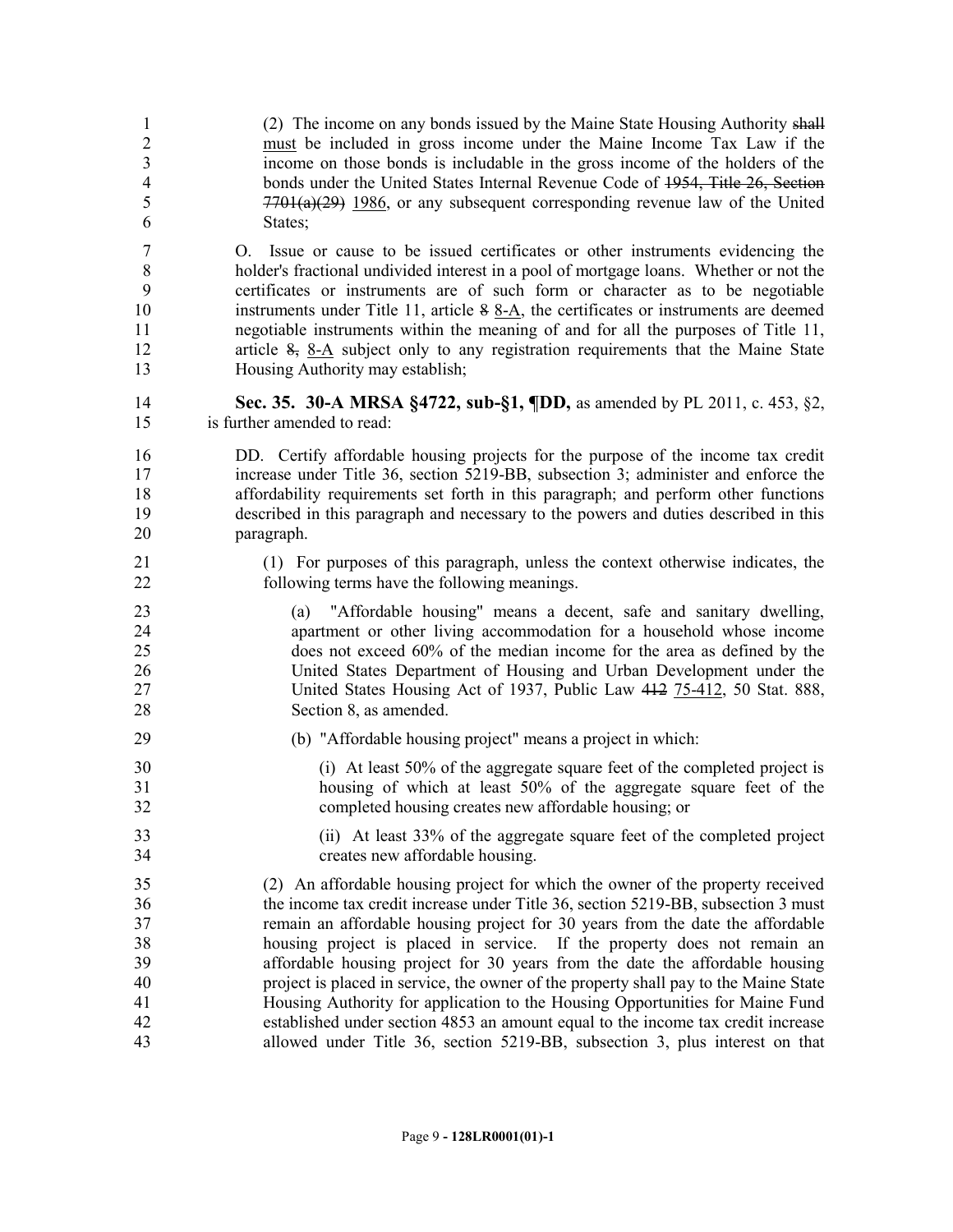amount at the rate of 7% per annum from the date the property is placed in service until the date of payment of all amounts due. The affordability requirements and the repayment obligation in this subparagraph must be set forth in a restrictive covenant executed by the owner of the property and the affordable housing project for the benefit of and enforceable by the Maine State Housing Authority and recorded in the appropriate registry of deeds before the owner of the property claims the income tax credit increase under Title 36, section 5219-BB, subsection 3.

 (3) If the repayment obligation in subparagraph (2) is not fully satisfied after written notice is sent by certified mail or registered mail to the owner of the property at the owner's last known address, the Maine State Housing Authority may file a notice of lien in the registry of deeds of the county in which the real property subject to the lien is located. The notice of lien must specify the amount and interest due, the name and last known address of the owner, a description of the property subject to the lien and the Maine State Housing Authority's address and the name and address of its attorney, if any. The Maine State Housing Authority shall send a copy of the notice of lien filed in the registry by certified mail or registered mail to the owner of the property at the owner's last known address and to any person who has a security interest, mortgage, lien, encumbrance or other interest in the property that is properly recorded in the registry of deeds in which the property is located. The lien arises and becomes perfected at the time the notice is filed in the appropriate registry of deeds in accordance with this subparagraph. The lien constitutes a lien on all property with respect to which the owner receives the income tax credit increase under Title 36, section 5219-BB, subsection 3 and the proceeds of any disposition of the property that occurs after notice to the owner of the repayment obligation. The lien is prior to any mortgage and security interest, lien, restrictive covenant or other encumbrance recorded, filed or otherwise perfected after the notice of lien is filed in the appropriate registry of deeds. The lien may be enforced by a turnover or sale order in accordance with Title 14, section 3131 or any other manner in which a judgment lien may be enforced under the law. The lien must be in the amount of the income tax credit increase allowed under Title 36, section 5219-BB, subsection 3, plus interest on that amount at the rate of 7% per annum from the date the property is placed in service until the date of payment of all amounts due. Upon receipt of payment of all amounts due under the lien, the Maine State Housing Authority shall execute a discharge lien for filing in the registry or offices in which the notice of lien was filed.

 (4) Annually by every August 1st until and including August 1, 2023, the Maine State Housing Authority shall review the report issued pursuant to Title 27, section 511, subsection 5, paragraph A to determine the percentage of the total aggregate square feet of completed projects that constitutes new affordable housing, rehabilitated and developed using:

 (a) Either of the income tax credits under Title 36, section 5219-BB, subsection 2; and

 (b) The income tax credit increase under Title 36, section 5219-BB, subsection 3.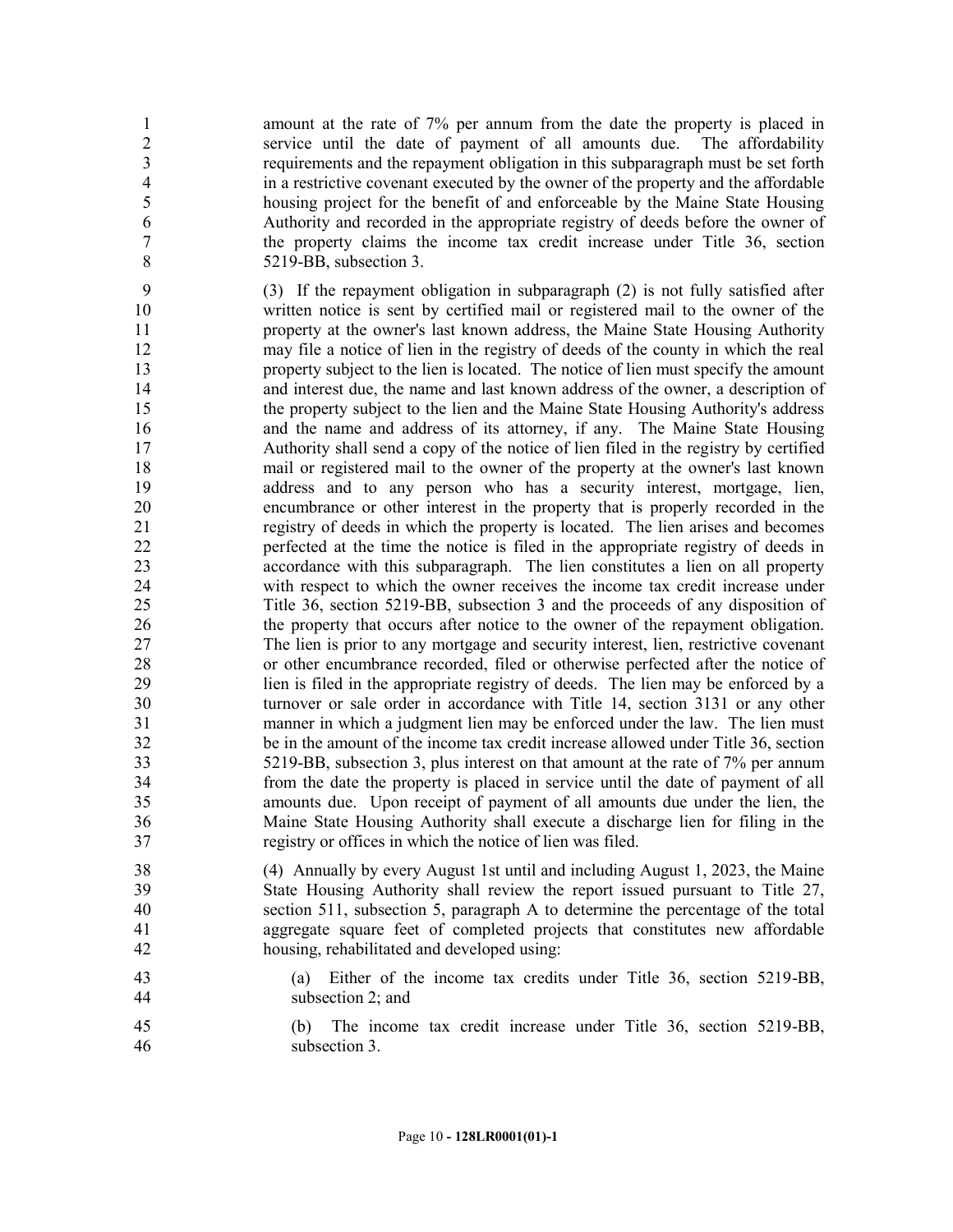- If the total aggregate square feet of new affordable housing does not equal or exceed 30% of the total aggregate square feet of rehabilitated and developed completed projects eligible for a credit under Title 36, section 5219-BB, the Maine State Housing Authority and Maine Historic Preservation Commission shall notify the State Tax Assessor of this fact.
- **Sec. 36. 30-A MRSA §4871, sub-§2,** as enacted by PL 1987, c. 737, Pt. A, §2 and Pt. C, §106 and amended by PL 1989, c. 6; c. 9, §2; and c. 104, Pt. C, §§8 and 10, is further amended to read:
- **2. Negotiable instruments.** Whether or not the bonds are of such form and 10 character as to be negotiable instruments under the Uniform Commercial Code, Title 11, 11 article 8 8-A, the bonds are hereby made negotiable instruments within the meaning of 12 and for all the purposes of the Uniform Commercial Code, Title 11, article 8 8-A, subject only to the provisions of the bonds for registration.
- The bonds may be sold at public or private sale. Any provision of any law to the contrary notwithstanding, any bonds issued under this chapter shall be are fully negotiable.
- **Sec. 37. 32 MRSA §2594-E, sub-§5, ¶C,** as enacted by PL 2015, c. 242, §3, is amended to read:
- C. Training and education requirements and scope of permissible clinical medical procedures of the physician assistant and the manner and methods by which the supervising physician shall must supervise the physician assistant's medical services;
- **Sec. 38. 32 MRSA §3270-E, sub-§5, ¶C,** as enacted by PL 2015, c. 242, §5, is amended to read:
- C. Training and education requirements and scope of permissible clinical medical procedures of the physician assistant and the manner and methods by which the supervising physician shall must supervise the physician assistant's medical services;
- **Sec. 39. 32 MRSA §18134-A,** as enacted by PL 2015, c. 207, §1, is amended to read:
- **§18134-A. Exception; bleeding of a residential home heating oil burner**
- Notwithstanding section 18134, subsection 1-A, paragraph C A, subparagraph (2), a home heating oil delivery driver may bleed a residential home heating oil burner without direct supervision if the delivery driver has documentation of having completed a board- approved training course in bleeding oil burners. If the oil burner fails to operate after bleeding, the delivery driver shall refer the problem to a journeyman oil and solid fuel burning technician or master oil and solid fuel burning technician.
- **Sec. 40. 32 MRSA §18371, sub-§4,** as enacted by PL 2015, c. 429, §21, is amended to read:
- **4. Delegation not authorized.** A dentist may not delegate any dental activity not listed in subsections subsection 3 or 6 to an unlicensed person.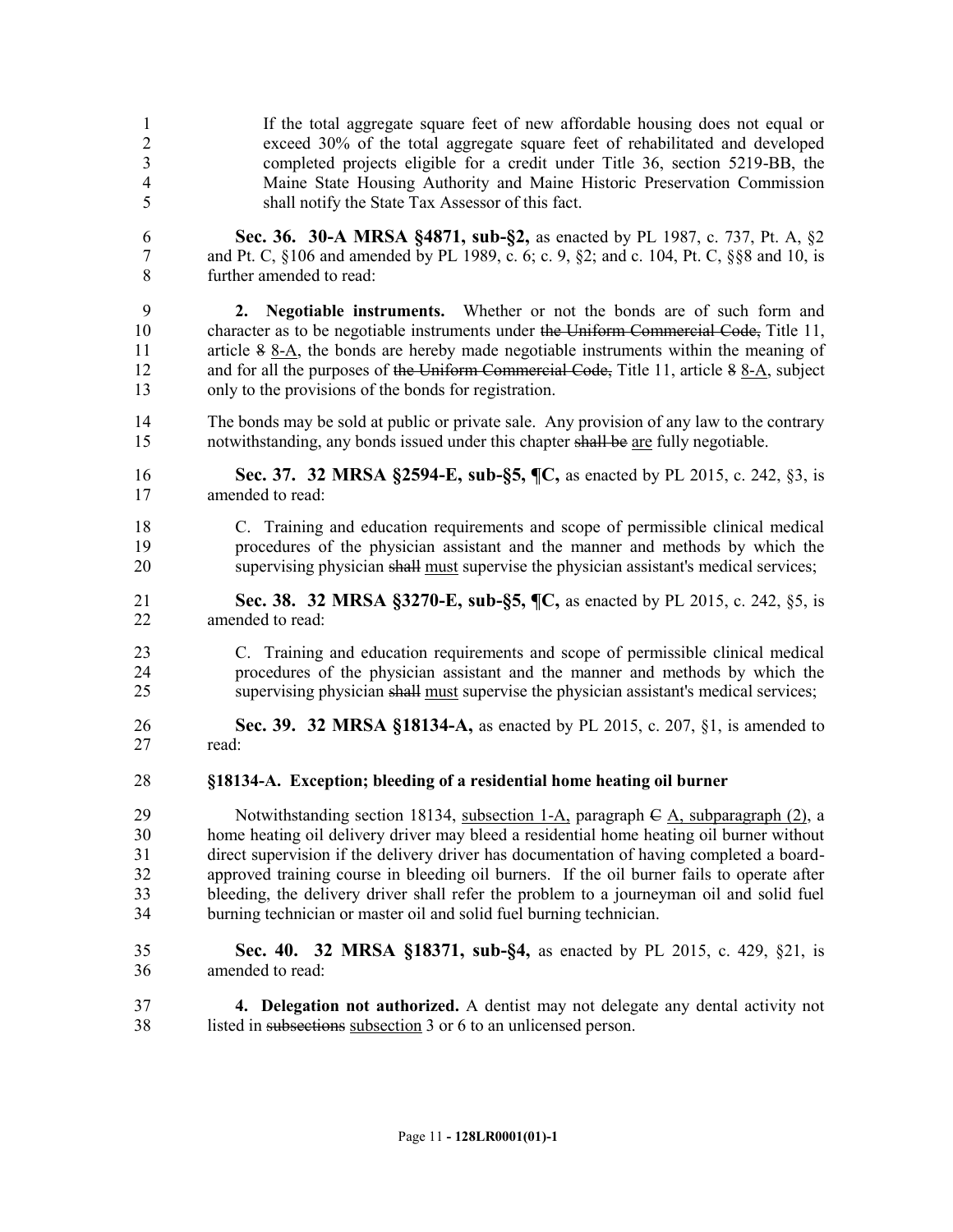**Sec. 41. 36 MRSA §191, sub-§2, ¶BBB,** as enacted by PL 2015, c. 490, §4, is amended to read:

 BBB. The disclosure to an authorized representative of the Department of Professional and Financial Regulation, Bureau of Insurance of information necessary to determine whether a long-term disability income protection plan or short-term disability income protection plan as described in section 5219-NN 5219-OO, subsection 1 qualifies for the disability income protection plans in the workplace credit provided by section 5219-NN 5219-OO.

 **Sec. 42. 36 MRSA §208,** as amended by PL 1993, c. 395, §8, is further amended to read:

#### **§208. Equalization**

 The State Tax Assessor has the duty of equalizing the state and county taxes among the several towns and unorganized territory. The State Tax Assessor shall equalize and 14 adjust the assessment list of each town, by adding to or deducting from it such amount as will make it equal to its just value as of April 1st. Notice of the proposed valuations of municipalities within each county must be sent annually by certified mail to the chair of the board of assessors, and chair of the board of selectmen in municipalities having selectmen, of each municipality within that county on or before the first day of October. The valuation so determined is subject to review by the State Board of Property Tax 20 Review pursuant to subchapter II-A 2-A, but the valuation finally certified to the Secretary of State pursuant to section 381 must be used for all computations required by law to be based upon the state valuation with respect to municipalities.

 **Sec. 43. 36 MRSA §578, sub-§1, ¶C,** as amended by PL 2011, c. 404, §1, is further amended to read:

- C. The State Tax Assessor shall distribute reimbursement under this section to each municipality in proportion to the product of the reduced tree growth valuation of the municipality multiplied by the property tax burden of the municipality. For purposes of this paragraph, unless the context otherwise indicates, the following terms have the following meanings.
- (1) "Property tax burden" means the total real and personal property taxes assessed in the most recently completed municipal fiscal year, except the taxes assessed on captured value within a tax increment financing district, divided by the latest state valuation certified to the Secretary of State.
- (2) "Undeveloped land" means rear acreage and unimproved nonwaterfront acreage that is not:
- (a) Classified under the laws governing current use valuation set forth in chapter 105, subchapter 2-A, 10 or 10-A;
- (b) A base lot; or
- (c) Waste land Wasteland.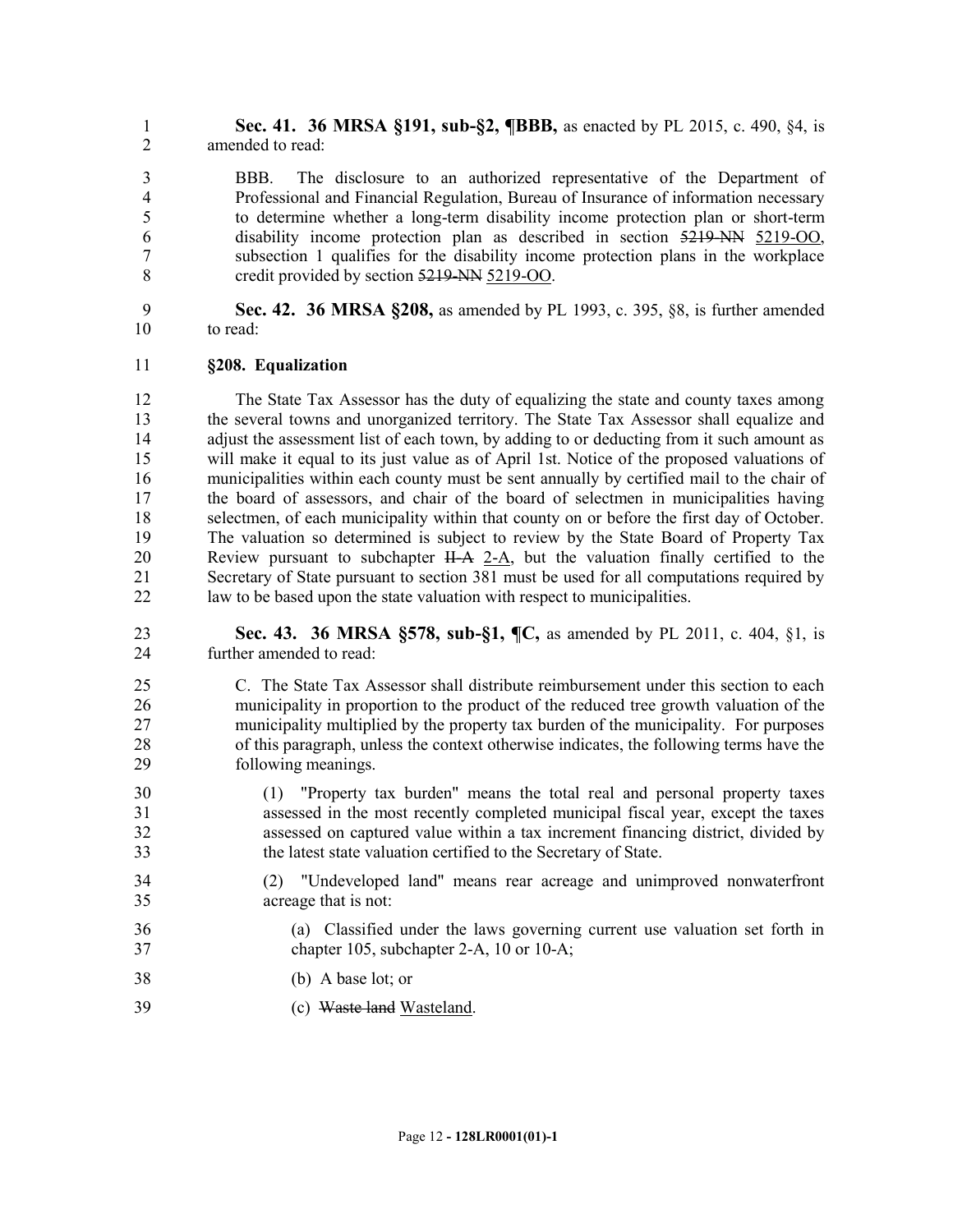- (3) "Average value of undeveloped land" means the per acre undeveloped land valuations used in the state valuation then in effect, or according to the current local valuation on undeveloped land as determined for state valuation purposes, whichever is less.
- (4) "Reduced tree growth valuation" means the difference between the average value of undeveloped land and the average value of tree growth land times the total number of acres classified as forest land under this subchapter plus the total number of acres of forest land that is transferred from tree growth classification to farmland classification pursuant to section 1112 on or after October 1, 2011.

 **Sec. 44. 36 MRSA §605,** as amended by PL 1979, c. 540, §43, is further amended to read:

### **§605. Deceased persons**

 The personal property of a deceased person shall must be assessed to the personal 14 representative in the place where the deceased last resided, and such assessment shall continue continues until the personal representative gives notice to the assessors that such 16 property has been distributed. If the deceased at the time of his death did not reside in the 17 State, such personal property shall must be assessed to the personal representative in the place where such property is situated. Before the appointment of a personal representative, the personal property of a deceased person shall must be assessed to the estate of the deceased in the place where he the deceased last resided, if in the State, otherwise in the place where such property is situated, and the personal representative 22 subsequently appointed shall be is liable for the tax.

 **Sec. 45. 36 MRSA §606,** as amended by PL 1979, c. 540, §44, is further amended to read:

#### **§606. Tax priority; deceased's personal property**

 If a personal property tax has been assessed upon the estate of a deceased person, or if a person assessed for a personal property tax has died, the personal representative, after he the personal representative has satisfied the first 4 priorities set forth in Title 18-A, 29 section 3-805, shall, from any estate which that has come to his the personal representative's hands in such capacity, if such estate is sufficient therefor, pay the personal property tax so assessed to him the personal representative under Title 18-A, section 3-709. In default of such payment the personal representative shall be is personally liable for the tax to the extent of the estate that passed through his the personal 34 representative's hands which that was not used to satisfy claims or expenses with a higher priority. To the extent that the personal representative is not assessed, the successors to the decendent's decedent's taxed property shall pay the tax assessed.

- **Sec. 46. 36 MRSA §653, sub-§1, ¶C,** as amended by PL 2015, c. 353, §1, is further amended to read:
- C. The estates up to the just value of \$6,000, having a taxable situs in the place of residence, of veterans who served in the Armed Forces of the United States: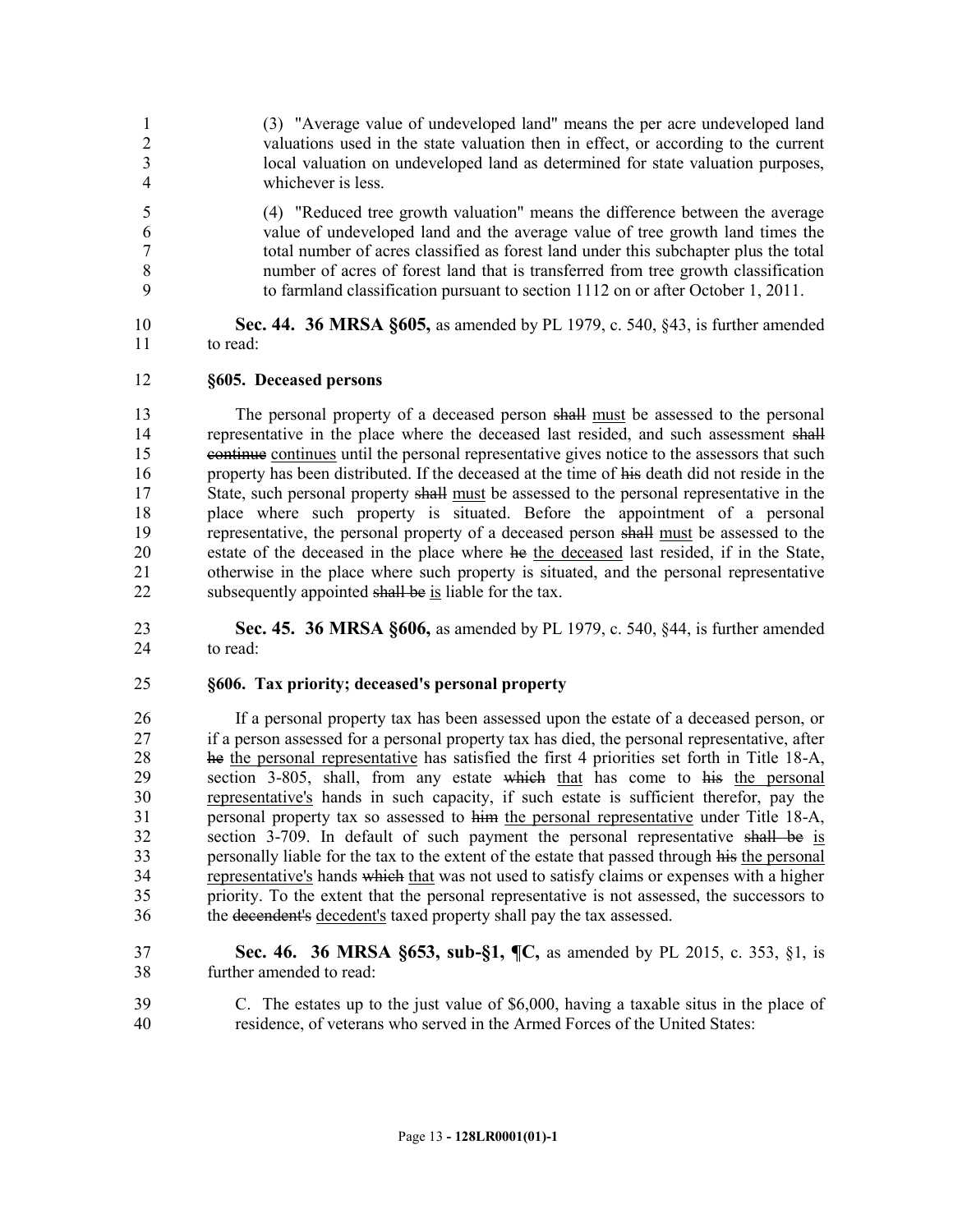| $\mathbf{1}$<br>$\overline{2}$<br>$\mathfrak{Z}$<br>$\overline{4}$<br>5<br>6<br>$\overline{7}$<br>$\,8\,$<br>9<br>10<br>11<br>12 | (1) During any federally recognized war period, including the Korean Campaign<br>Conflict, the Vietnam War, the Persian Gulf War, the periods from August 24,<br>1982 to July 31, 1984 and December 20, 1989 to January 31, 1990, Operation<br>Enduring Freedom, Operation Iraqi Freedom and Operation New Dawn, or who<br>were awarded the Armed Forces Expeditionary Medal, when they have reached<br>the age of 62 years or when they are receiving any form of pension or<br>compensation from the United States Government for total disability, service-<br>connected or nonservice-connected, as a veteran. A veteran of the Vietnam War<br>must have served on active duty after February 27, 1961 and before May 8, 1975.<br>"Persian Gulf War" means service on active duty on or after August 2, 1990 and<br>before or on the date that the United States Government recognizes as the end of<br>that war period; or |
|----------------------------------------------------------------------------------------------------------------------------------|---------------------------------------------------------------------------------------------------------------------------------------------------------------------------------------------------------------------------------------------------------------------------------------------------------------------------------------------------------------------------------------------------------------------------------------------------------------------------------------------------------------------------------------------------------------------------------------------------------------------------------------------------------------------------------------------------------------------------------------------------------------------------------------------------------------------------------------------------------------------------------------------------------------------------------|
| 13<br>14<br>15<br>16                                                                                                             | (2) Who are disabled by injury or disease incurred or aggravated during active<br>military service in the line of duty and are receiving any form of pension or<br>compensation from the United States Government for total, service-connected<br>disability.                                                                                                                                                                                                                                                                                                                                                                                                                                                                                                                                                                                                                                                                   |
| 17<br>18<br>19                                                                                                                   | The exemptions provided in this paragraph apply to the property of that veteran,<br>including property held in joint tenancy with that veteran's spouse or held in a<br>revocable living trust for the benefit of that veteran.                                                                                                                                                                                                                                                                                                                                                                                                                                                                                                                                                                                                                                                                                                 |
| 20<br>21                                                                                                                         | Sec. 47. 36 MRSA §655, sub-§1, $\P$ D, as repealed and replaced by PL 1973, c.<br>592, $§13$ , is amended to read:                                                                                                                                                                                                                                                                                                                                                                                                                                                                                                                                                                                                                                                                                                                                                                                                              |
| 22                                                                                                                               | D. Livestock, including farm animals, neat, cattle and fowl;                                                                                                                                                                                                                                                                                                                                                                                                                                                                                                                                                                                                                                                                                                                                                                                                                                                                    |
| 23                                                                                                                               | Sec. 48. 36 MRSA $\S$ 943, 6th $\P$ is amended to read:                                                                                                                                                                                                                                                                                                                                                                                                                                                                                                                                                                                                                                                                                                                                                                                                                                                                         |
| 24<br>25                                                                                                                         | Beginning with taxes that are assessed after April 1, 1985, the notice of impending<br>automatic foreclosure shall must be substantially in the following form:                                                                                                                                                                                                                                                                                                                                                                                                                                                                                                                                                                                                                                                                                                                                                                 |
| 26                                                                                                                               | <b>STATE OF MAINE</b>                                                                                                                                                                                                                                                                                                                                                                                                                                                                                                                                                                                                                                                                                                                                                                                                                                                                                                           |
| 27                                                                                                                               | NOTICE OF IMPENDING AUTOMATIC FORECLOSURE                                                                                                                                                                                                                                                                                                                                                                                                                                                                                                                                                                                                                                                                                                                                                                                                                                                                                       |
| 28                                                                                                                               | Title 36, M.R.S.A. Section 943                                                                                                                                                                                                                                                                                                                                                                                                                                                                                                                                                                                                                                                                                                                                                                                                                                                                                                  |
| 29                                                                                                                               | IMPORTANT: DO NOT DISREGARD                                                                                                                                                                                                                                                                                                                                                                                                                                                                                                                                                                                                                                                                                                                                                                                                                                                                                                     |
| 30                                                                                                                               | THIS NOTICE. YOU WILL LOSE                                                                                                                                                                                                                                                                                                                                                                                                                                                                                                                                                                                                                                                                                                                                                                                                                                                                                                      |
| 31                                                                                                                               | YOUR PROPERTY UNLESS YOU PAY                                                                                                                                                                                                                                                                                                                                                                                                                                                                                                                                                                                                                                                                                                                                                                                                                                                                                                    |
| 32                                                                                                                               | YOUR 19 20 PROPERTY TAXES,                                                                                                                                                                                                                                                                                                                                                                                                                                                                                                                                                                                                                                                                                                                                                                                                                                                                                                      |
| 33                                                                                                                               | <b>INTEREST AND COSTS.</b>                                                                                                                                                                                                                                                                                                                                                                                                                                                                                                                                                                                                                                                                                                                                                                                                                                                                                                      |
| 34                                                                                                                               | TO:                                                                                                                                                                                                                                                                                                                                                                                                                                                                                                                                                                                                                                                                                                                                                                                                                                                                                                                             |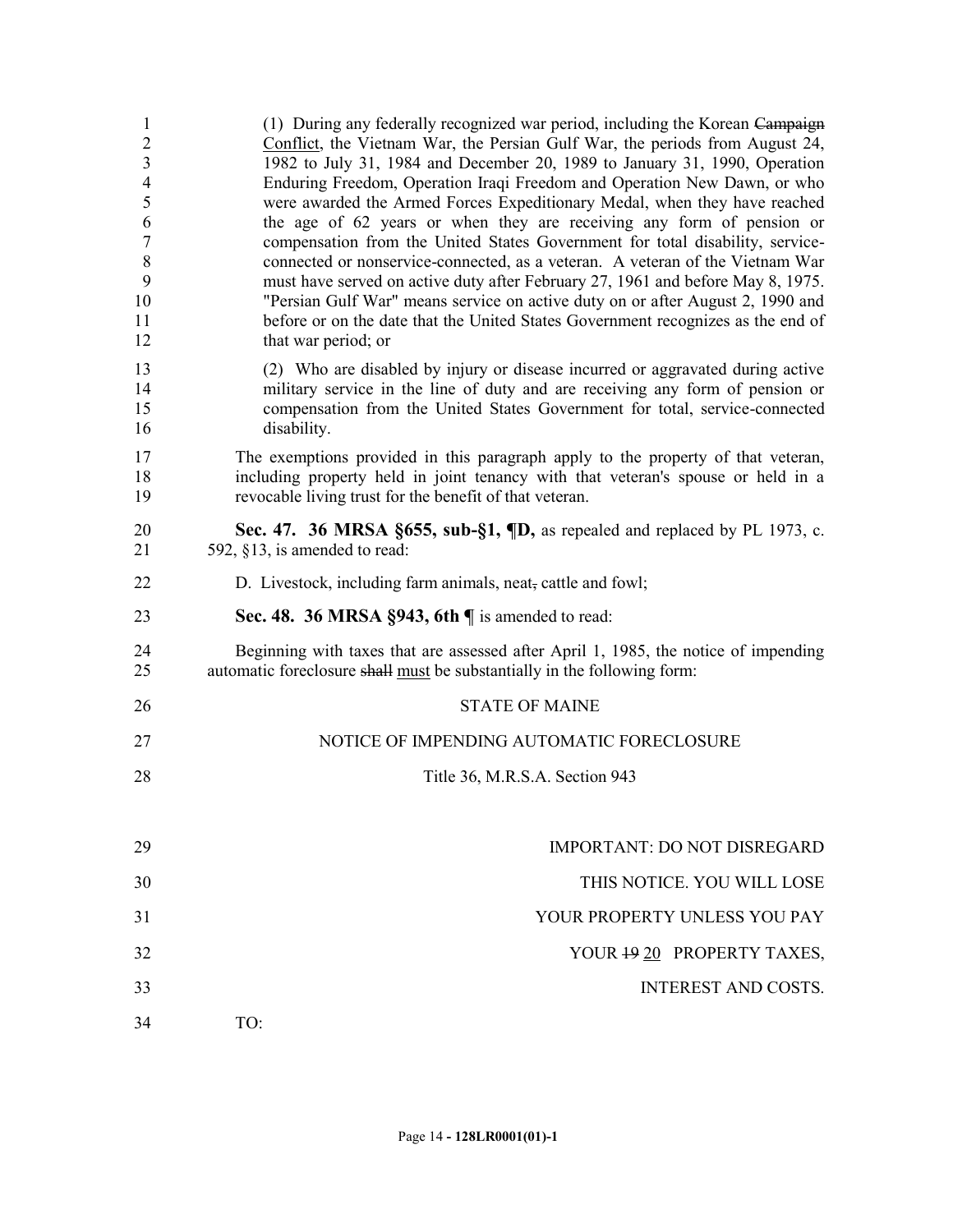| $\mathbf{1}$<br>$\overline{2}$<br>3    | You are the party named on a tax lien certificate filed on $\frac{1920}{192}$ , and recorded<br>in the County Registry of Deeds. This filing has created a tax lien<br>, Page<br>in Book<br>mortgage on the real estate described therein.                                                                                                                                                                                                                                                                                                                                        |
|----------------------------------------|-----------------------------------------------------------------------------------------------------------------------------------------------------------------------------------------------------------------------------------------------------------------------------------------------------------------------------------------------------------------------------------------------------------------------------------------------------------------------------------------------------------------------------------------------------------------------------------|
| $\overline{4}$<br>5                    | $, 1920$ , the tax lien mortgage will be foreclosed and your right to recover<br>On<br>your property by paying the taxes, interest and costs that are owed will expire.                                                                                                                                                                                                                                                                                                                                                                                                           |
| 6                                      | IF THE TAX LIEN FORECLOSES,                                                                                                                                                                                                                                                                                                                                                                                                                                                                                                                                                       |
| 7                                      | THE MUNICIPALITY WILL OWN                                                                                                                                                                                                                                                                                                                                                                                                                                                                                                                                                         |
| 8                                      | YOUR PROPERTY.                                                                                                                                                                                                                                                                                                                                                                                                                                                                                                                                                                    |
| 9                                      | If you cannot pay the property taxes you owe please contact me to discuss this notice.                                                                                                                                                                                                                                                                                                                                                                                                                                                                                            |
| 10                                     | Municipal Treasurer                                                                                                                                                                                                                                                                                                                                                                                                                                                                                                                                                               |
| 11<br>12                               | Sec. 49. 36 MRSA §1105, 2nd ¶, as amended by PL 1993, c. 452, §7, is further<br>amended to read:                                                                                                                                                                                                                                                                                                                                                                                                                                                                                  |
| 13<br>14<br>15<br>16<br>17             | The 100% valuation per acre for farm woodland within a parcel classified as<br>farmland under this subchapter is the 100% valuation per acre for each forest type<br>established for each county pursuant to subchapter $H-A \, 2-A$ . Areas other than woodland,<br>agricultural land or horticultural land located within any parcel of farmland classified<br>under this subchapter are valued on the basis of just value.                                                                                                                                                     |
| 18<br>19                               | Sec. 50. 36 MRSA §1106-A, sub-§2, as amended by PL 2011, c. 618, §6, is<br>further amended to read:                                                                                                                                                                                                                                                                                                                                                                                                                                                                               |
| 20<br>21<br>22<br>23<br>24<br>25<br>26 | 2. Alternative valuation method. Notwithstanding any other provision of law, if an<br>assessor is unable to determine the valuation of open space land under the valuation<br>method in subsection 1, the assessor may value that land under the alternative method in<br>this subsection. The assessor may reduce the ordinary assessed valuation of the land,<br>without regard to conservation easement restrictions and as reduced by the certified ratio,<br>by the cumulative percentage reduction for which the land is eligible according to the<br>following categories. |
| 27                                     | A. All open space land is eligible for a reduction of 20%.                                                                                                                                                                                                                                                                                                                                                                                                                                                                                                                        |
| 28<br>29                               | Permanently protected open space land is eligible for the reduction set in<br>В.<br>paragraph A and an additional 30%.                                                                                                                                                                                                                                                                                                                                                                                                                                                            |
| 30<br>31                               | C. Forever wild open space land is eligible for the reduction set in paragraphs A and<br>B and an additional 20%.                                                                                                                                                                                                                                                                                                                                                                                                                                                                 |
| 32<br>33                               | D. Public access open space land is eligible for the applicable reduction set in<br>paragraph A, B or C and an additional 25%.                                                                                                                                                                                                                                                                                                                                                                                                                                                    |
| 34<br>35                               | E. Managed forest open space land is eligible for the reduction set in paragraphs A,<br>B and D and an additional 10%.                                                                                                                                                                                                                                                                                                                                                                                                                                                            |
|                                        |                                                                                                                                                                                                                                                                                                                                                                                                                                                                                                                                                                                   |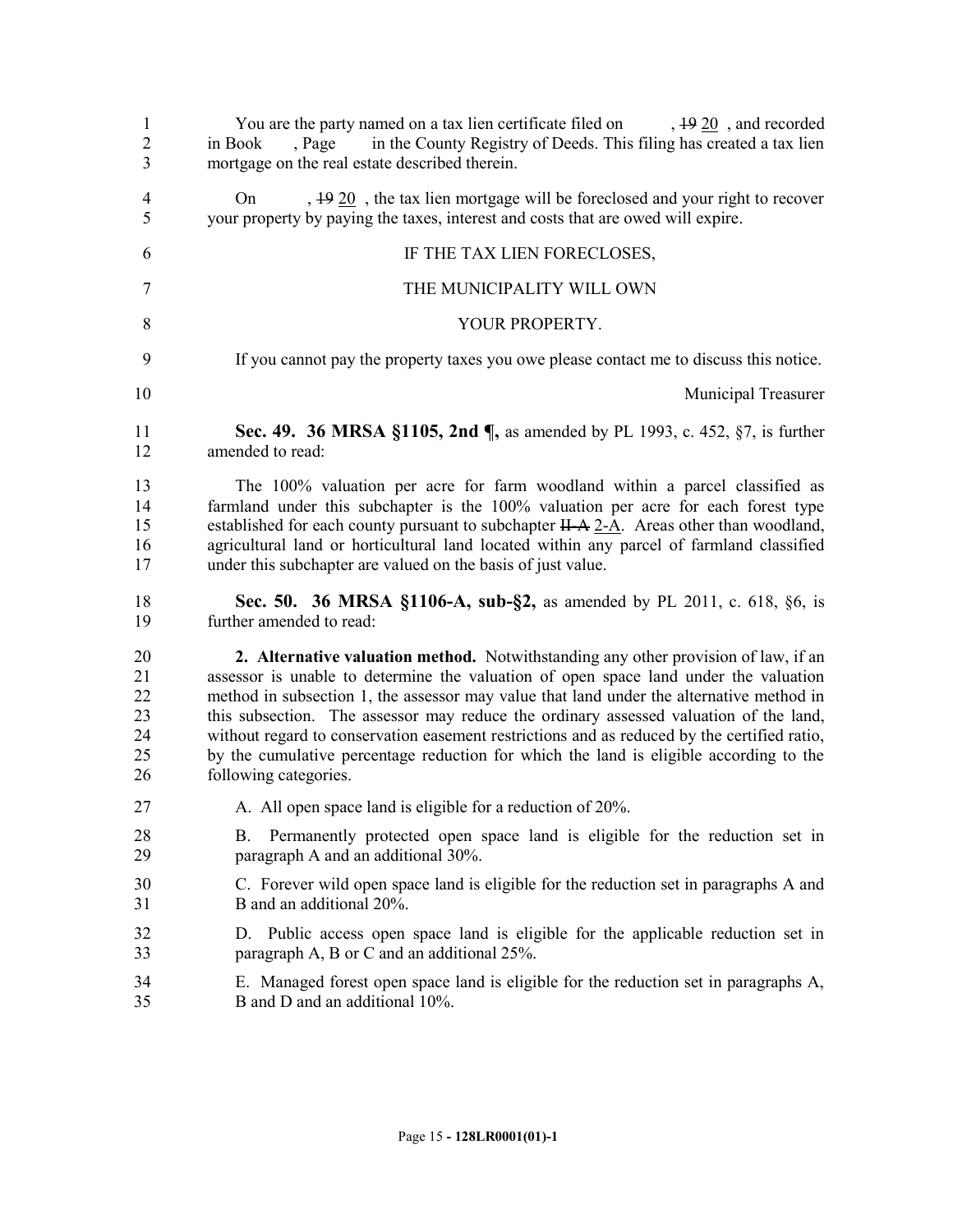- Notwithstanding this section, the value of forested open space land may not be reduced to 2 less than the value it would have under subchapter  $H - A$  2-A, and the open space land valuation may not exceed just value as required under section 701-A.
- **Sec. 51. 36 MRSA §1482, sub-§6, ¶A,** as amended by PL 1979, c. 666, §39, is further amended to read:
- A. Where the person seeking to pay the excise tax owned the vehicle other than an automobile, truck or truck tractor on or before April 1st, the excise tax must be paid before property taxes for the year in question are committed to the collector, otherwise the owner is subject to a personal property tax.
- **Sec. 52. 36 MRSA §1487, sub-§2-A,** as enacted by PL 2001, c. 671, §34, is amended to read:
- **2-A. Agent for collecting excise tax.** The State Tax Assessor may appoint the Secretary of State as an agent for the purpose of collecting excise tax for the unorganized territories territory.
- **Sec. 53. 36 MRSA §1760, sub-§47-A,** as corrected by RR 1995, c. 2, §95, is amended to read:
- **47-A. Emergency shelter and feeding organizations.** Beginning October 1, 1996, sales Sales to incorporated nonprofit organizations that provide free temporary emergency shelter or food for underprivileged individuals in this State;
- **Sec. 54. 36 MRSA §2513, 3rd ¶,** as amended by PL 2003, c. 20, Pt. CC, §1 and affected by §3, is further amended to read:
- 22 Notwithstanding this section, for income tax years commencing on or after January 1, 1989, the tax imposed by this section upon all gross direct premiums collected or contracted for on long-term care policies, as certified by the superintendent pursuant to Title 24-A, section 5054, must be at the rate of 1% a year.
- **Sec. 55. 36 MRSA §4604, sub-§2,** as amended by PL 2005, c. 176, §3, is further amended to read:
- **2. Programs.** The board may make studies; undertake research, development and investment in infrastructure, marketing and promotional programs; publish and disseminate information; and implement other programs in furtherance of its legislative purposes, provided that programs undertaken by the board must be designed to benefit the Maine potato industry at large or segments of the industry, but may not be designed to benefit exclusively any one person or entity involved in the industry. The board shall carry out the duties, as set out in Title 7, chapter 103, subchapter 10, article 4 and known as the "Maine Bag Program," and shall use any funds granted by the department to the board or obtained by the board from any other source for the Maine Bag Program to promote the sale of tablestock potatoes, except that revenues from the potato tax under section 4605 may not be used to undertake promotional activities of the board. The board may use funds derived from sources other than the potato tax to carry out advertising and promotional programs in support of the industry.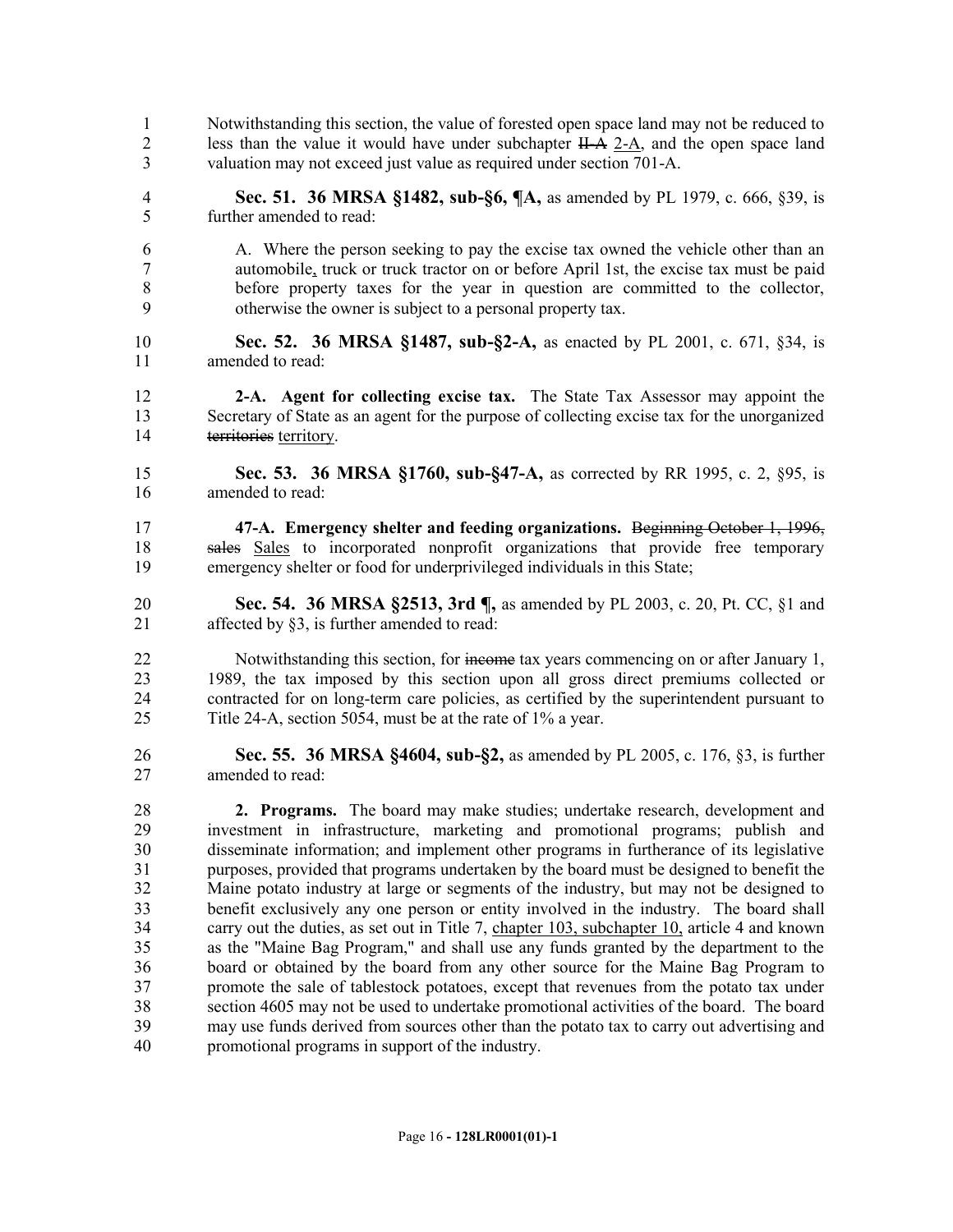| 1                                              | Sec. 56. 36 MRSA §5122, sub-§1, ¶JJ, as amended by PL 2015, c. 490, §6 by c.                                                                                                                                                                                                                                                                                                                                                                                                                                            |
|------------------------------------------------|-------------------------------------------------------------------------------------------------------------------------------------------------------------------------------------------------------------------------------------------------------------------------------------------------------------------------------------------------------------------------------------------------------------------------------------------------------------------------------------------------------------------------|
| $\overline{2}$                                 | 494, Pt. B, §5, is repealed and the following enacted in its place:                                                                                                                                                                                                                                                                                                                                                                                                                                                     |
| 3                                              | JJ. For tax years beginning on or after January 1, 2016, an amount equal to the                                                                                                                                                                                                                                                                                                                                                                                                                                         |
| 4                                              | taxpayer base multiplied by the following fraction:                                                                                                                                                                                                                                                                                                                                                                                                                                                                     |
| 5<br>6<br>$\overline{7}$<br>8<br>9<br>10<br>11 | For single individuals and married persons filing separate returns, the<br>(1)<br>numerator is the taxpayer's Maine adjusted gross income less \$70,000, except<br>that the numerator may not be less than zero, and the denominator is \$75,000. In<br>no case may the fraction contained in this subparagraph produce a result that is<br>more than one. The \$70,000 amount used to calculate the numerator in this<br>subparagraph must be adjusted for inflation in accordance with section 5403,<br>subsection 4; |
| 12                                             | (2) For individuals filing as heads of households, the numerator is the taxpayer's                                                                                                                                                                                                                                                                                                                                                                                                                                      |
| 13                                             | Maine adjusted gross income less \$105,000, except that the numerator may not                                                                                                                                                                                                                                                                                                                                                                                                                                           |
| 14                                             | be less than zero, and the denominator is \$112,500. In no case may the fraction                                                                                                                                                                                                                                                                                                                                                                                                                                        |
| 15                                             | contained in this subparagraph produce a result that is more than one. The                                                                                                                                                                                                                                                                                                                                                                                                                                              |
| 16                                             | \$105,000 amount used to calculate the numerator in this subparagraph must be                                                                                                                                                                                                                                                                                                                                                                                                                                           |
| 17                                             | adjusted for inflation in accordance with section 5403, subsection 4; or                                                                                                                                                                                                                                                                                                                                                                                                                                                |
| 18                                             | (3) For individuals filing married joint returns or surviving spouses, the                                                                                                                                                                                                                                                                                                                                                                                                                                              |
| 19                                             | numerator is the taxpayer's Maine adjusted gross income less \$140,000, except                                                                                                                                                                                                                                                                                                                                                                                                                                          |
| 20                                             | that the numerator may not be less than zero, and the denominator is \$150,000.                                                                                                                                                                                                                                                                                                                                                                                                                                         |
| 21                                             | In no case may the fraction contained in this subparagraph produce a result that is                                                                                                                                                                                                                                                                                                                                                                                                                                     |
| 22                                             | more than one. The \$140,000 amount used to calculate the numerator in this                                                                                                                                                                                                                                                                                                                                                                                                                                             |
| 23                                             | subparagraph must be adjusted for inflation in accordance with section 5403,                                                                                                                                                                                                                                                                                                                                                                                                                                            |
| 24                                             | subsection 4.                                                                                                                                                                                                                                                                                                                                                                                                                                                                                                           |
| 25                                             | For purposes of this paragraph, "taxpayer base" means either the taxpayer's                                                                                                                                                                                                                                                                                                                                                                                                                                             |
| 26                                             | applicable standard deduction amount for the taxable year determined under section                                                                                                                                                                                                                                                                                                                                                                                                                                      |
| 27                                             | <u>5124-B or, if itemized deductions are claimed, the taxpayer's itemized deductions</u>                                                                                                                                                                                                                                                                                                                                                                                                                                |
| 28                                             | claimed for the taxable year determined under section 5125;                                                                                                                                                                                                                                                                                                                                                                                                                                                             |
| 29                                             | Sec. 57. 36 MRSA §5122, sub-§1, ¶KK, as enacted by PL 2015, c. 388, Pt. A,                                                                                                                                                                                                                                                                                                                                                                                                                                              |
| 30                                             | §5 and c. 490, §7, is repealed and the following enacted in its place:                                                                                                                                                                                                                                                                                                                                                                                                                                                  |
| 31                                             | <u>KK. For taxable years beginning on or after January 1, 2015:</u>                                                                                                                                                                                                                                                                                                                                                                                                                                                     |
| 32<br>33<br>34<br>35                           | An amount equal to the net increase in depreciation attributable to the<br>(1)<br>depreciation deduction claimed by the taxpayer under the Code, Section $168(k)$<br>with respect to property placed in service in the State during the taxable year for<br>which a credit is claimed under section 5219-NN for that taxable year; and                                                                                                                                                                                  |
| 36                                             | An amount equal to the net increase in depreciation attributable to the                                                                                                                                                                                                                                                                                                                                                                                                                                                 |
| 37                                             | depreciation deduction claimed by the taxpayer under the Code, Section $168(k)$                                                                                                                                                                                                                                                                                                                                                                                                                                         |
| 38                                             | with respect to property for which a credit is not claimed under section 5219-NN;                                                                                                                                                                                                                                                                                                                                                                                                                                       |
| 39                                             | and                                                                                                                                                                                                                                                                                                                                                                                                                                                                                                                     |
| 40                                             | Sec. 58. 36 MRSA §5122, sub-§1, ¶LL is enacted to read:                                                                                                                                                                                                                                                                                                                                                                                                                                                                 |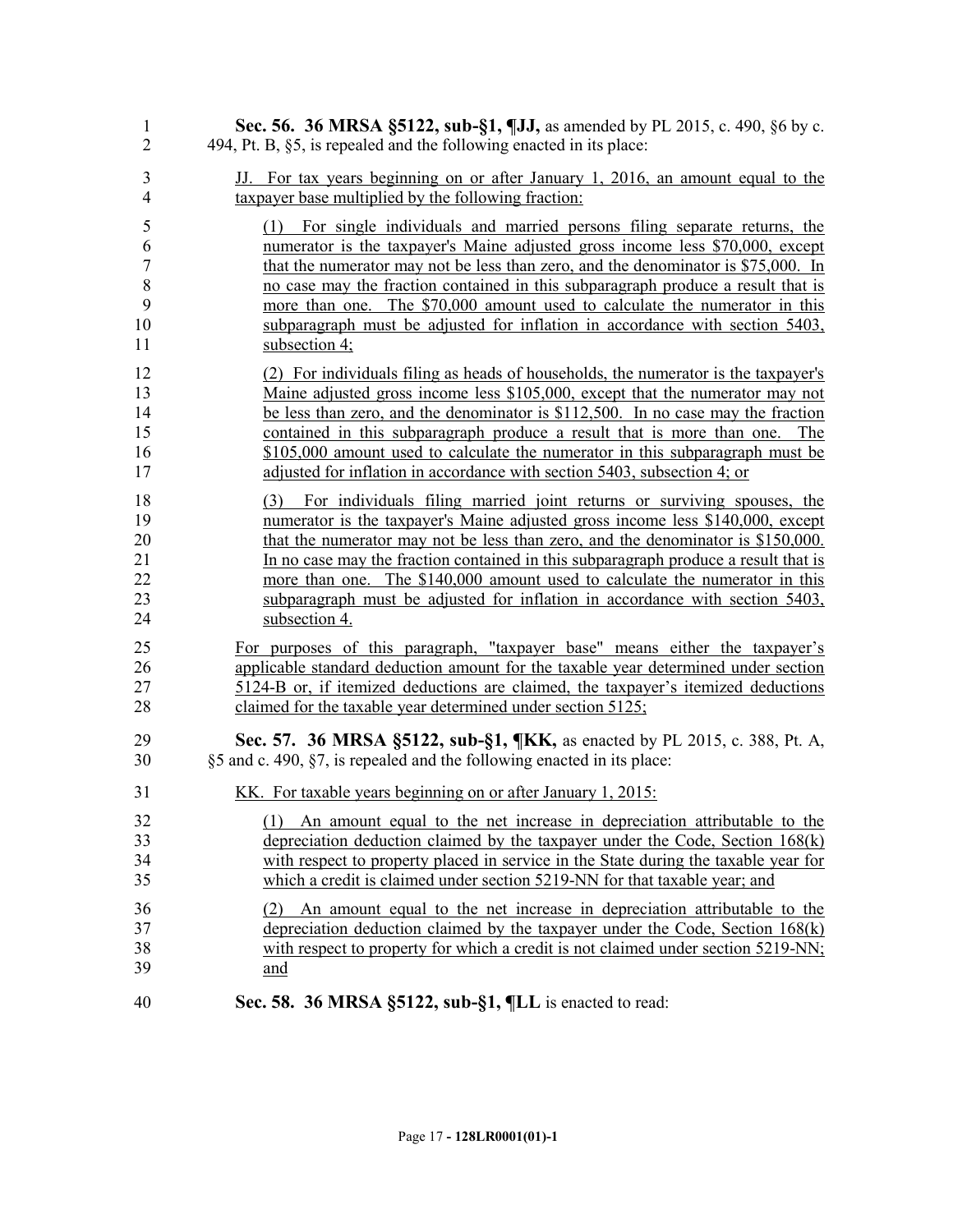| $\mathbf{1}$                                                                                                                                                                   | LL. The amount claimed as a deduction in determining federal adjusted gross                                                                                                                                                                                                                                                                                                                                                                                                                                                                                                                                                                                                                                                                                                                                                                                                                                                                                                                                                                                                                                                                                                                                                                                                                                                                                                                                                                                                                                                                                                                                                                                                                                                                                                                                                                                                                                                                                                                                                                                                                                                                                                                                                                                                                                                                                                                                                                                                                                                                                                                                                                                                                                             |
|--------------------------------------------------------------------------------------------------------------------------------------------------------------------------------|-------------------------------------------------------------------------------------------------------------------------------------------------------------------------------------------------------------------------------------------------------------------------------------------------------------------------------------------------------------------------------------------------------------------------------------------------------------------------------------------------------------------------------------------------------------------------------------------------------------------------------------------------------------------------------------------------------------------------------------------------------------------------------------------------------------------------------------------------------------------------------------------------------------------------------------------------------------------------------------------------------------------------------------------------------------------------------------------------------------------------------------------------------------------------------------------------------------------------------------------------------------------------------------------------------------------------------------------------------------------------------------------------------------------------------------------------------------------------------------------------------------------------------------------------------------------------------------------------------------------------------------------------------------------------------------------------------------------------------------------------------------------------------------------------------------------------------------------------------------------------------------------------------------------------------------------------------------------------------------------------------------------------------------------------------------------------------------------------------------------------------------------------------------------------------------------------------------------------------------------------------------------------------------------------------------------------------------------------------------------------------------------------------------------------------------------------------------------------------------------------------------------------------------------------------------------------------------------------------------------------------------------------------------------------------------------------------------------------|
| $\overline{c}$                                                                                                                                                                 | income related to a taxpayer's expenses for a qualified long-term disability income                                                                                                                                                                                                                                                                                                                                                                                                                                                                                                                                                                                                                                                                                                                                                                                                                                                                                                                                                                                                                                                                                                                                                                                                                                                                                                                                                                                                                                                                                                                                                                                                                                                                                                                                                                                                                                                                                                                                                                                                                                                                                                                                                                                                                                                                                                                                                                                                                                                                                                                                                                                                                                     |
| $\overline{3}$                                                                                                                                                                 | protection plan or qualified short-term disability income protection plan during the                                                                                                                                                                                                                                                                                                                                                                                                                                                                                                                                                                                                                                                                                                                                                                                                                                                                                                                                                                                                                                                                                                                                                                                                                                                                                                                                                                                                                                                                                                                                                                                                                                                                                                                                                                                                                                                                                                                                                                                                                                                                                                                                                                                                                                                                                                                                                                                                                                                                                                                                                                                                                                    |
| $\overline{4}$                                                                                                                                                                 | taxable year for which a credit is claimed under section 5219-OO for that taxable                                                                                                                                                                                                                                                                                                                                                                                                                                                                                                                                                                                                                                                                                                                                                                                                                                                                                                                                                                                                                                                                                                                                                                                                                                                                                                                                                                                                                                                                                                                                                                                                                                                                                                                                                                                                                                                                                                                                                                                                                                                                                                                                                                                                                                                                                                                                                                                                                                                                                                                                                                                                                                       |
| 5                                                                                                                                                                              | year.                                                                                                                                                                                                                                                                                                                                                                                                                                                                                                                                                                                                                                                                                                                                                                                                                                                                                                                                                                                                                                                                                                                                                                                                                                                                                                                                                                                                                                                                                                                                                                                                                                                                                                                                                                                                                                                                                                                                                                                                                                                                                                                                                                                                                                                                                                                                                                                                                                                                                                                                                                                                                                                                                                                   |
| 6                                                                                                                                                                              | Sec. 59. 36 MRSA §5217-D, sub-§1, ¶B-1, as repealed and replaced by PL                                                                                                                                                                                                                                                                                                                                                                                                                                                                                                                                                                                                                                                                                                                                                                                                                                                                                                                                                                                                                                                                                                                                                                                                                                                                                                                                                                                                                                                                                                                                                                                                                                                                                                                                                                                                                                                                                                                                                                                                                                                                                                                                                                                                                                                                                                                                                                                                                                                                                                                                                                                                                                                  |
| $\overline{7}$                                                                                                                                                                 | $2015$ , c. 482, $§1$ and c. 494, Pt. A, $§48$ , is repealed and the following enacted in its place:                                                                                                                                                                                                                                                                                                                                                                                                                                                                                                                                                                                                                                                                                                                                                                                                                                                                                                                                                                                                                                                                                                                                                                                                                                                                                                                                                                                                                                                                                                                                                                                                                                                                                                                                                                                                                                                                                                                                                                                                                                                                                                                                                                                                                                                                                                                                                                                                                                                                                                                                                                                                                    |
| 8<br>9<br>10<br>11<br>12<br>13<br>14<br>15<br>16<br>17<br>18<br>19<br>20<br>21<br>22<br>23<br>24<br>25<br>26<br>27<br>28<br>29<br>30<br>31<br>32<br>33<br>34<br>35<br>36<br>37 | "Financial aid package" means financial aid obtained by a student for<br>$B-1$ .<br>attendance at an accredited Maine community college, college or university. For<br>purposes of a qualified individual claiming a credit under this section for tax years<br>beginning on or after January 1, 2013 but before January 1, 2016 who is eligible for a<br>credit under paragraph G, subparagraph (1), division (a), "financial aid package" may<br>include financial aid obtained for up to 30 credit hours of course work at an<br>accredited non-Maine community college, college or university earned prior to<br>transfer to an accredited Maine community college, college or university, if the 30<br>credit hours were earned after December 31, 2007 and the transfer occurred after<br>December 31, 2012. For purposes of a qualified individual claiming a credit under<br>this section for tax years beginning on or after January 1, 2016 who is eligible for a<br>credit under paragraph $G$ , subparagraph $(1)$ , division $(a-1)$ , "financial aid package"<br>may include financial aid obtained by a student for attendance at an accredited non-<br>Maine community college, college or university after December 31, 2007.<br>For<br>purposes of a qualified individual claiming a credit under this section for tax years<br><u>beginning on or after January 1, 2016 who is eligible for a credit under paragraph G,</u><br>subparagraph (1), division (b), "financial aid package" may include financial aid<br>obtained by a student for attendance at an accredited non-Maine community college,<br>college or university after December 31, 2007. For purposes of a qualified individual<br>claiming a credit under this section for tax years beginning on or after January 1,<br>2016 who is eligible for a credit under paragraph $G$ , subparagraph $(1)$ , division $(c)$ ,<br>"financial aid package" may include financial aid obtained by a student for attendance<br>at an accredited Maine college or university after December 31, 2007. For purposes<br>of an employer claiming a credit under this section for tax years beginning on or after<br>January 1, 2013, "financial aid package" may include financial aid obtained by a<br>qualified employee for attendance at an accredited non-Maine community college,<br>college or university. "Financial aid package" may include private loans or less than<br>the full amount of loans under federal programs, depending on the practices of the<br>accredited Maine or non-Maine community college, college or university. Loans are<br>includable in the financial aid package only if entered into prior to July 1, 2023. |
| 38                                                                                                                                                                             | Sec. 60. 36 MRSA §5219-NN, as enacted by PL 2015, c. 490, §8, is reallocated to                                                                                                                                                                                                                                                                                                                                                                                                                                                                                                                                                                                                                                                                                                                                                                                                                                                                                                                                                                                                                                                                                                                                                                                                                                                                                                                                                                                                                                                                                                                                                                                                                                                                                                                                                                                                                                                                                                                                                                                                                                                                                                                                                                                                                                                                                                                                                                                                                                                                                                                                                                                                                                         |
| 39                                                                                                                                                                             | 36 MRSA §5219-OO.                                                                                                                                                                                                                                                                                                                                                                                                                                                                                                                                                                                                                                                                                                                                                                                                                                                                                                                                                                                                                                                                                                                                                                                                                                                                                                                                                                                                                                                                                                                                                                                                                                                                                                                                                                                                                                                                                                                                                                                                                                                                                                                                                                                                                                                                                                                                                                                                                                                                                                                                                                                                                                                                                                       |
| 40                                                                                                                                                                             | <b>Sec. 61. 36 MRSA §5219-NN, as enacted by PL 2015, c. 503, §1, is reallocated to</b>                                                                                                                                                                                                                                                                                                                                                                                                                                                                                                                                                                                                                                                                                                                                                                                                                                                                                                                                                                                                                                                                                                                                                                                                                                                                                                                                                                                                                                                                                                                                                                                                                                                                                                                                                                                                                                                                                                                                                                                                                                                                                                                                                                                                                                                                                                                                                                                                                                                                                                                                                                                                                                  |
| 41                                                                                                                                                                             | 36 MRSA §5219-PP.                                                                                                                                                                                                                                                                                                                                                                                                                                                                                                                                                                                                                                                                                                                                                                                                                                                                                                                                                                                                                                                                                                                                                                                                                                                                                                                                                                                                                                                                                                                                                                                                                                                                                                                                                                                                                                                                                                                                                                                                                                                                                                                                                                                                                                                                                                                                                                                                                                                                                                                                                                                                                                                                                                       |
| 42                                                                                                                                                                             | Sec. 62. 39-A MRSA §213, sub-§4, as amended by PL 2001, c. 448, §2, is                                                                                                                                                                                                                                                                                                                                                                                                                                                                                                                                                                                                                                                                                                                                                                                                                                                                                                                                                                                                                                                                                                                                                                                                                                                                                                                                                                                                                                                                                                                                                                                                                                                                                                                                                                                                                                                                                                                                                                                                                                                                                                                                                                                                                                                                                                                                                                                                                                                                                                                                                                                                                                                  |

further amended to read: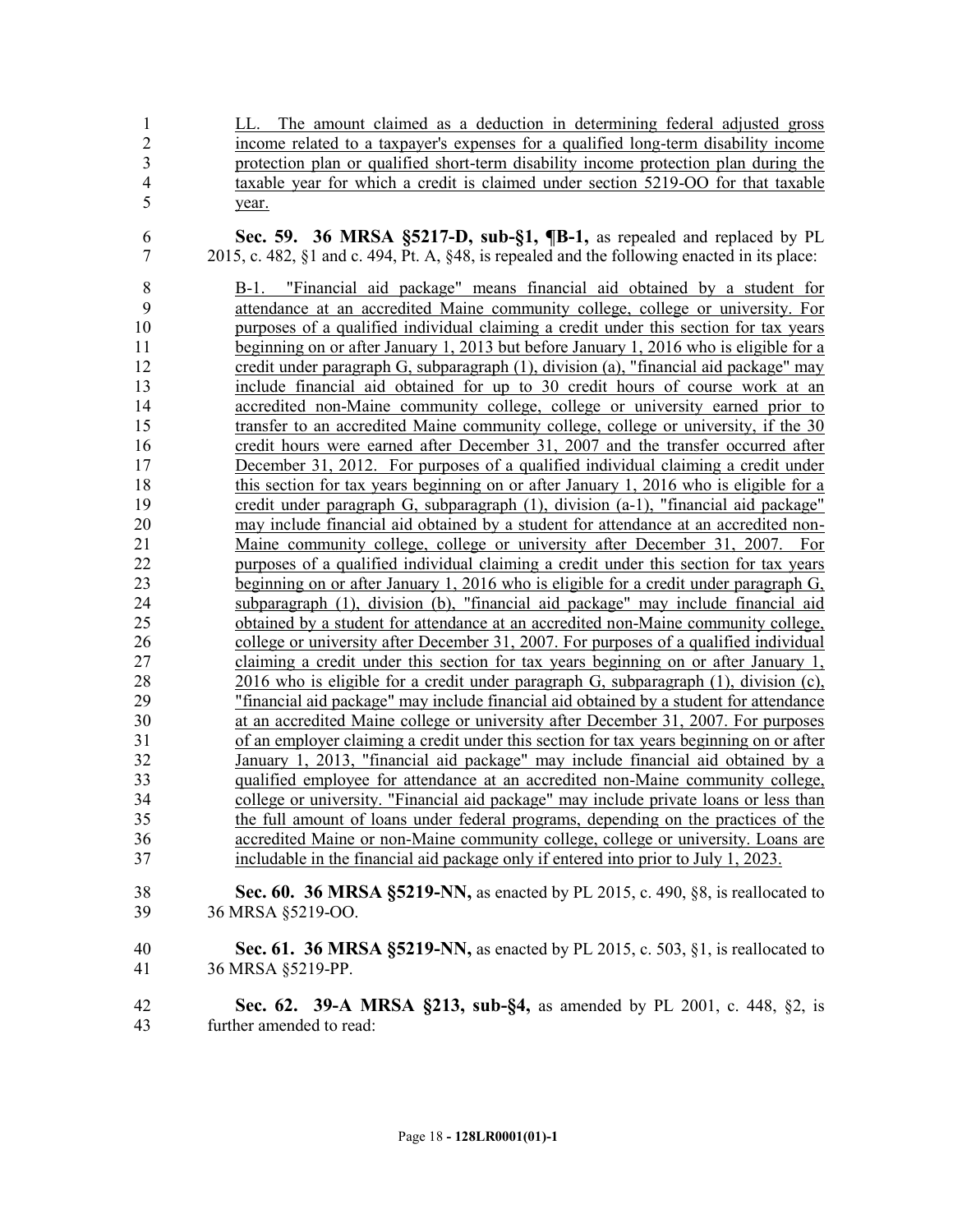**4. Extension of 260-week limitation.** Effective January 1, 1998 and every January 2 1st thereafter, the 260-week limitation contained in subsection 1 must be extended 52 weeks for every year the board finds that the frequency of such cases involving the 4 payment of benefits under this section or section 212 or 213 is no greater than the national average based on frequency from the latest unit statistical plan aggregate data for Maine and on a countrywide basis, adjusted to a unified industry mix. The 260-week limitation contained in subsection 1 may not be extended under this subsection to more than 520 weeks. For payments relating to injuries occurring before January 1, 2000, reimbursement to the employer, insurer or group self-insurer for the payment of all benefits for additional weeks payable pursuant to this subsection must be made from the Supplemental Benefits Fund created in section 355-A.

- **Sec. 63. PL 2003, c. 673, Pt. HH, §6, first sentence** is amended to read:
- Notwithstanding any other provision of law, the tax imposed under the Maine Revised Statues Statutes, Title 36, section 2892 must be terminated within 30 days of notification by the United States Department of Health and Human Services that the tax is not a permissible health care related tax.
- 
- **Sec. 64. P&SL 1963, c. 83, §4, 2nd sentence** is amended to read:

 When for any reason the district fails to acquire property which it is authorized to take and which is described in such location, or if the location so recorded is defective or uncertain, it may, at any time, correct and perfect such location and file a new description thereof; and in such case, the district is liable in damages only for property for which the 22 owner had not previously been paid, to be assesssed assessed as of the time of the original taking, and the district shall not be liable for any act which would have been justified if the original taking had been lawful.

 **Emergency clause.** In view of the emergency cited in the preamble, this legislation takes effect when approved.

- **SUMMARY**
- Section 1 corrects a clerical error.

 Section 2 corrects a numbering problem created by Public Law 2015, chapters 468 and 472, which enacted 2 substantively different provisions with the same section number.

- Section 3 makes a change to reflect a change in budget nomenclature and practice.
- Section 4 corrects a conflict created by Public Law 2015, chapters 410 and 443, which affected the same provision of law, by incorporating the changes made by both laws.

 Sections 5, 6 and 7 correct a numbering problem created by Public Law 2015, chapters 410 and 443, which enacted 2 substantively different provisions with the same paragraph letter, and make a technical change.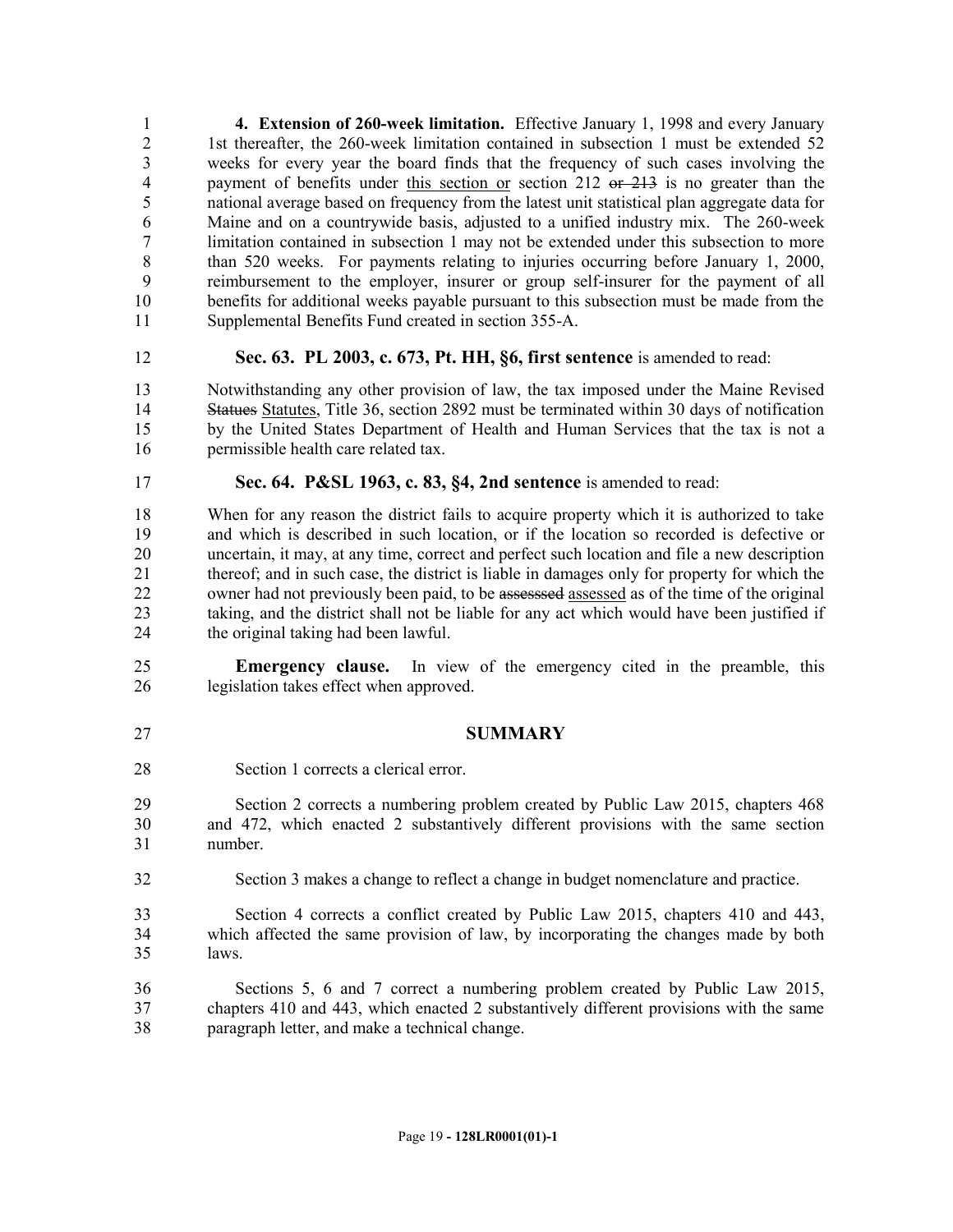- Sections 8, 9, 10 and 11 correct a numbering problem created by Public Law 2015, chapters 410 and 443, which enacted 2 substantively different provisions with the same paragraph letter, and make technical changes.
- Section 12 corrects the name of a professional board.
- Section 13 changes a reference to the Commissioner of Business Regulation to the Commissioner of Professional and Financial Regulation and corrects grammatical errors.
- Section 14 makes technical corrections.
- Section 15 corrects a grammatical error.
- Section 16 corrects a clerical error.

 Sections 17, 18 and 19 correct a numbering problem created by Public Law 2015, chapters 410 and 443, which enacted 2 substantively different provisions with the same paragraph letter, and make a technical change.

 Sections 20, 21 and 22 correct a numbering problem created by Public Law 2015, chapters 410 and 443, which enacted 2 substantively different provisions with the same paragraph letter, and make a technical change.

 Sections 23, 24, 25 and 26 correct a numbering problem created by Public Law 2015, chapters 410 and 443, which enacted 2 substantively different provisions with the same paragraph letter, and make technical changes.

- Section 27 corrects a grammatical error.
- Section 28 corrects a grammatical error.
- Section 29 removes an incorrect cross-reference.
- Section 30 corrects a clerical error.
- Section 31 corrects cross-references to clarify that the cross-references are to former sections of law and corrects grammatical errors.
- Section 32 corrects a grammatical error.
- Section 33 removes a cross-reference to a provision that is repealed.
- Sections 34 and 35 correct cross-references and grammatical errors.
- Section 36 corrects cross-references and makes a grammatical correction.
- Section 37 corrects a grammatical error.
- Section 38 corrects a grammatical error.
- Section 39 corrects a cross-reference.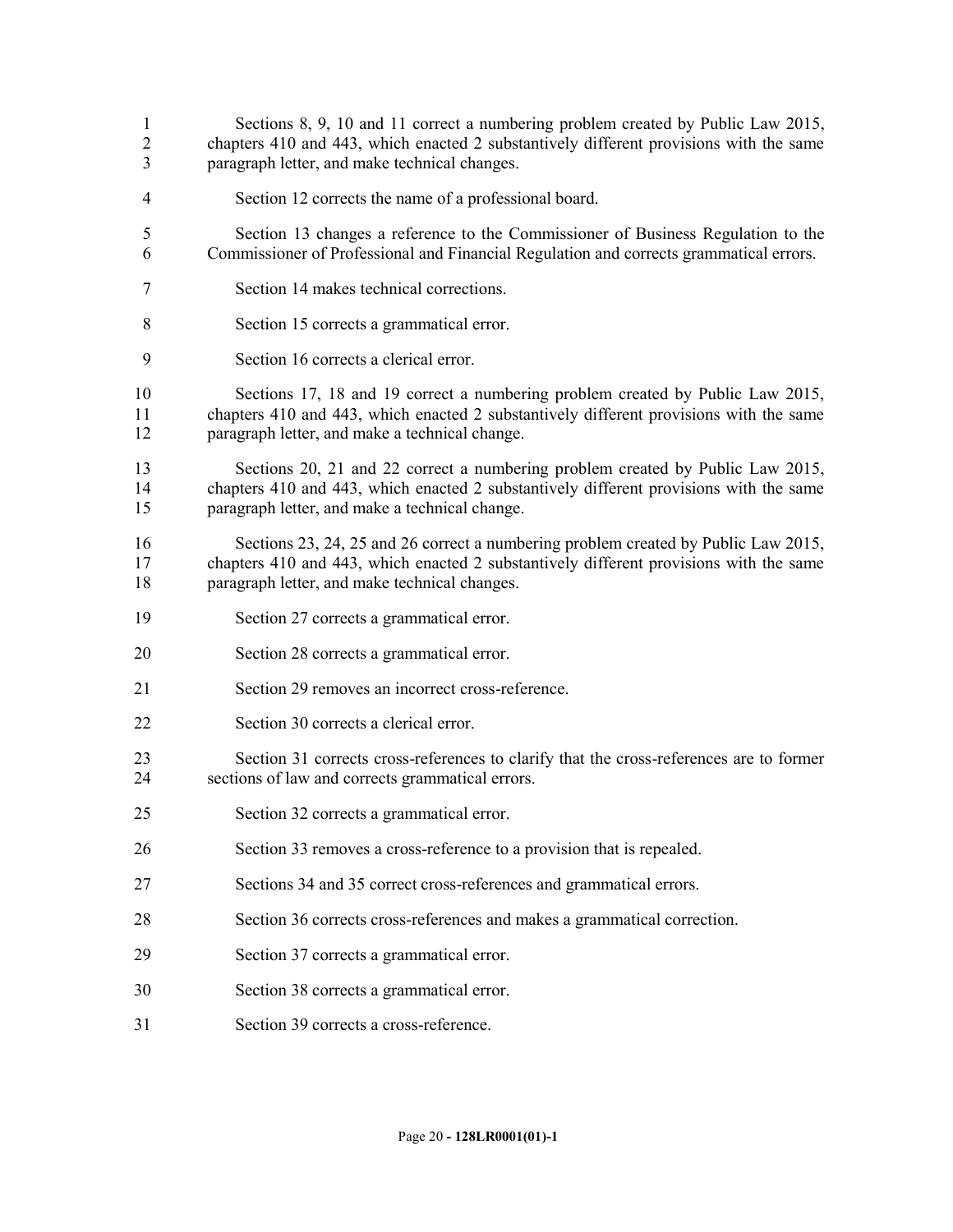Section 40 corrects a clerical error.

 Section 41 corrects a cross-reference to Title 36, section 5219-NN as enacted by Public Law 2015, chapter 490, section 8, which is reallocated in this bill to section 5219-OO.

- Section 42 makes a technical correction.
- Section 43 makes a technical correction.
- Section 44 corrects gender-specific language and makes grammatical changes.

 Section 45 corrects gender-specific language, makes grammatical changes and corrects a clerical error.

- Section 46 changes a reference to "Korean Campaign" to "Korean Conflict."
- Section 47 corrects a clerical error.

Section 48 makes technical corrections and a grammatical change.

- Section 49 makes a technical correction.
- Section 50 makes a technical correction.
- Section 51 corrects a clerical error.
- Section 52 corrects a clerical error.
- Section 53 makes a technical change.
- Section 54 changes a reference to "income tax years" to "tax years."
- Section 55 corrects a cross-reference.

 Section 56 corrects a conflict created by Public Law 2015, chapters 490 and 494, which affected the same provision of law, by incorporating the changes made by both laws and makes a technical change.

 Sections 57 and 58 correct a numbering problem created by Public Law 2015, chapters 388 and 490, which enacted 2 substantively different provisions with the same paragraph letter, make a technical change and correct a cross-reference.

 Section 59 corrects a conflict created by Public Law 2015, chapters 482 and 494, which affected the same provision of law, by repealing the provision and replacing it with the chapter 482 version.

 Sections 60 and 61 correct a numbering problem created by Public Law 2015, chapters 388, 490 and 503, which enacted 3 substantively different provisions with the same section number.

Section 62 makes a technical correction.